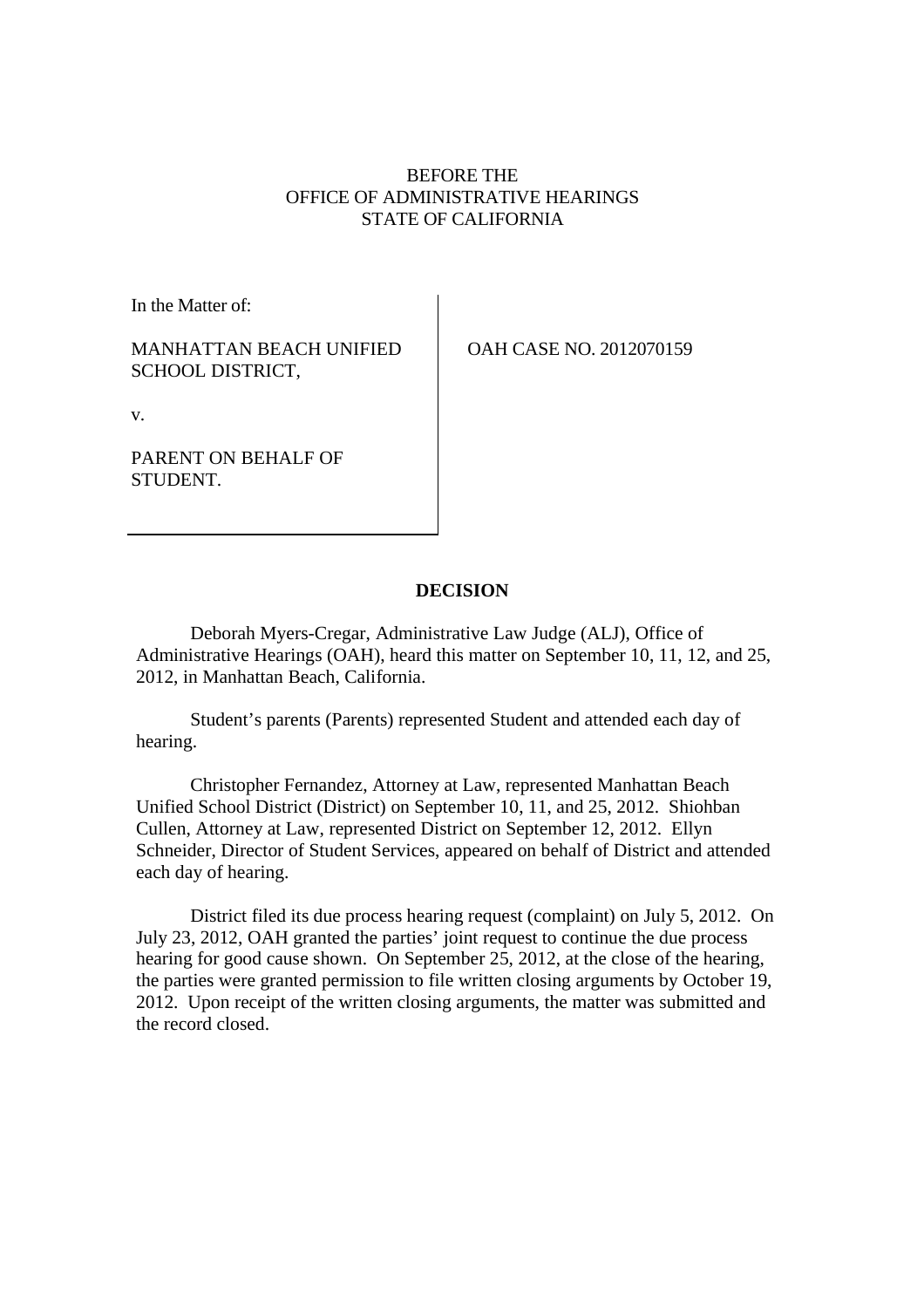# ISSUES<sup>1</sup>

1. Did District offer Student a free and appropriate public education (FAPE) in the individualized education programs (IEP) dated November 2, 2011 IEP, and June 7, 2012:

a) when it offered behavior intervention services in the form of a one-to-one teacher support assistant (TSA) for the entire school day, and behavior intervention case management (BICM) supervision four hours monthly by District's BICM and Board Certified Behavior Analyst (BCBA); and

b) when it did not offer extended school year services (ESY) for the summer of 2012?

### FACTUAL FINDINGS

#### *Jurisdiction and Background*

1. Student was 12 years old at the time of the hearing. At all relevant times, Student lived within the jurisdictional boundaries of the District and was eligible for special education services under the category of autistic-like behaviors.

#### *Prior Settlement Agreement*

2. On November 9, 2010, the parties entered into a settlement agreement which expired on December 31, 2011. The parties agreed that Student would attend general education curriculum classes with resource services at Meadows Elementary School for fifth grade, and general education curriculum classes with resource services at Manhattan Beach Middle School (MBMS) for sixth grade for the 2011- 2012 school year. Pursuant to that agreement, District would provide Student with behavior intervention in the form of a TSA for the entire school day, behavior supervision by a non-public agency (NPA) BCBA, and a home behavior program. Parents believed that following the expiration of the settlement agreement, the NPA BCBA services and home behavior program should have been part of Student's IEP. Student's current educational placement at MBMS in general education with resource services, and a full time District TSA for behavior intervention goals, is not in dispute.

 $1$  Although the complaint generally sought a determination that a FAPE had been offered in the IEP, the parties stipulated at hearing that a FAPE had been offered with the exception of behavior services and ESY. Thus, the issues were narrowed at hearing.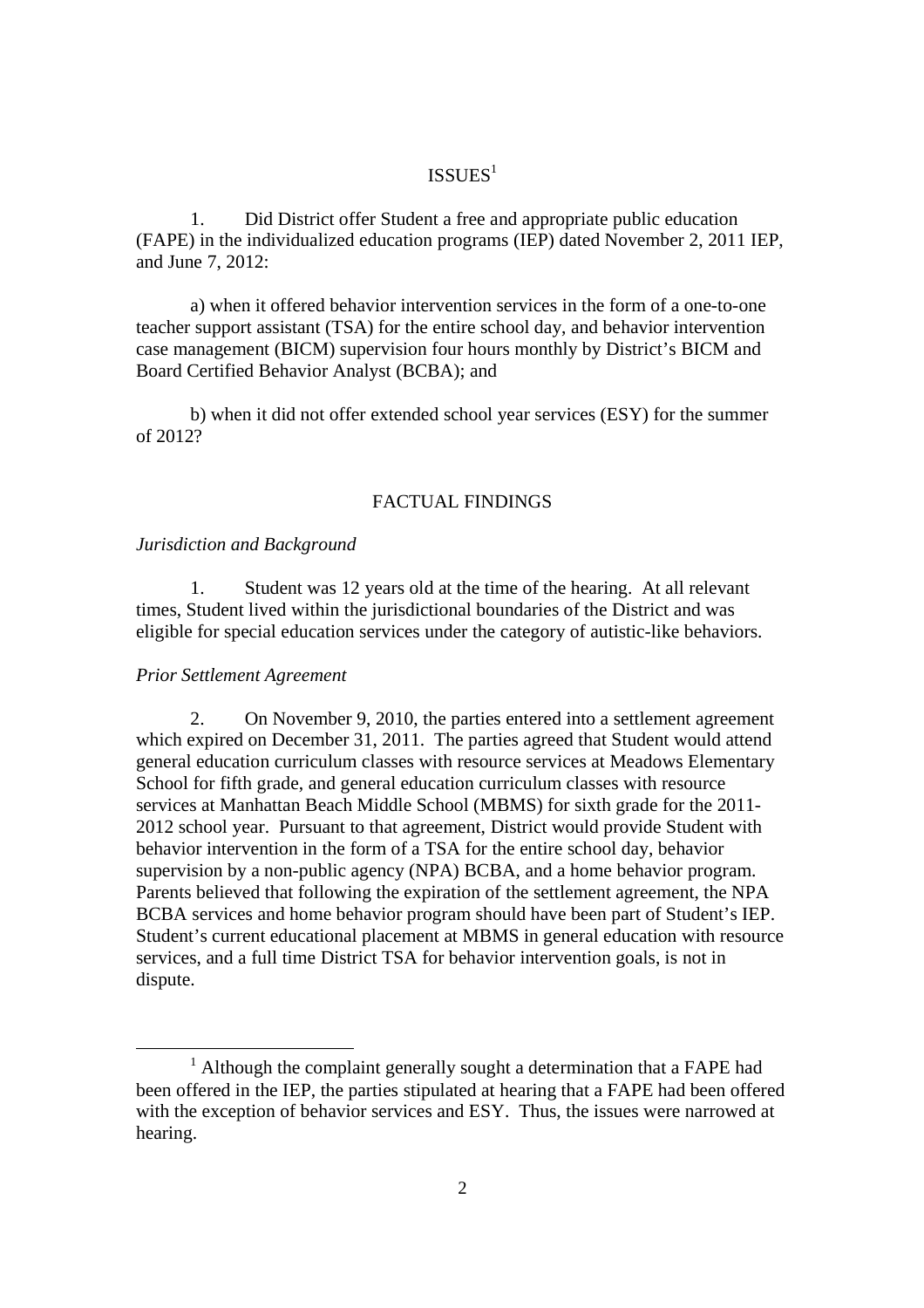# *The November 2, 2011 IEP*

3. District notified Parents of Student's annual and triennial IEP team meeting set for November 2, 2011. District informed Parents that they could invite other individuals who have special knowledge or special expertise about the child. Parents requested copies of all assessment reports as soon as the reports became available. District mailed Parents the assessment reports, teacher reports, and drafted goals to be discussed before the IEP team meeting.

4. On November 2, 2011, Student's IEP team convened to discuss her educational program after the expiration of the settlement agreement. The IEP team members in attendance were special education teacher Marni Notarnicola, administrator Barbara Mendez, behavioral specialist Wendy Cheng, occupational therapist Wendy Zobel, speech pathologist Lauren Webb, school psychologist Emily Allen, general education teacher Debbie Wilson. Additionally, both parents attended along with their preferred BICM providers, NPA Director Janet Yi and NPA supervisor Hillary Taylor.

5. At that IEP meeting, the team developed Student's present levels of performance. The IEP team reviewed the assessment reports, teacher reports, and drafted goals to address her unique needs, including nine behavioral goals, discussed below. At the end of fifth grade, Student took the Spring 2011 California Standards Test (CST) with accommodations, the California Modified Assessment (CMA). She achieved scores in the 'Proficient' range in Science, and 'Basic' range in English/Language Arts (326), and Math (357). Comparatively, in Spring 2009 at the end of third grade, she achieved scores in the 'Far Below Basic' range in English-Language Arts (245), and 'Basic' range in Math (319).

6. Ms. Allen, the school psychologist, noted Student's cognitive assessment scores fell within the average to high average range. She noted Student's improved scores in the areas of processing speed and auditory working memory. Student's autism rating scales showed more deficits reported at home than at school, due to the support of her TSA. Student's social emotional assessment scores fell within the average range. Student's Theory of Mind assessment showed increased scores to the borderline range, but still impacted her social functioning, and she continued to qualify for services under autistic-like behaviors. On the Wechsler-Individual Achievement Test, Third Edition, (WIAT-III), Student achieved scores in the average (85-115) and above average (116-130) range in all testing areas, with a 95 percent confidence interval. On the Written Expression Composite, Student's score of 127 placed her in the top 96 percent, three points below the superior range. Her Total Reading Composite score was 112, her Basic Reading Composite score was 116, her Reading Comprehension and Fluency Composite was 106, and her Math Composite was 103.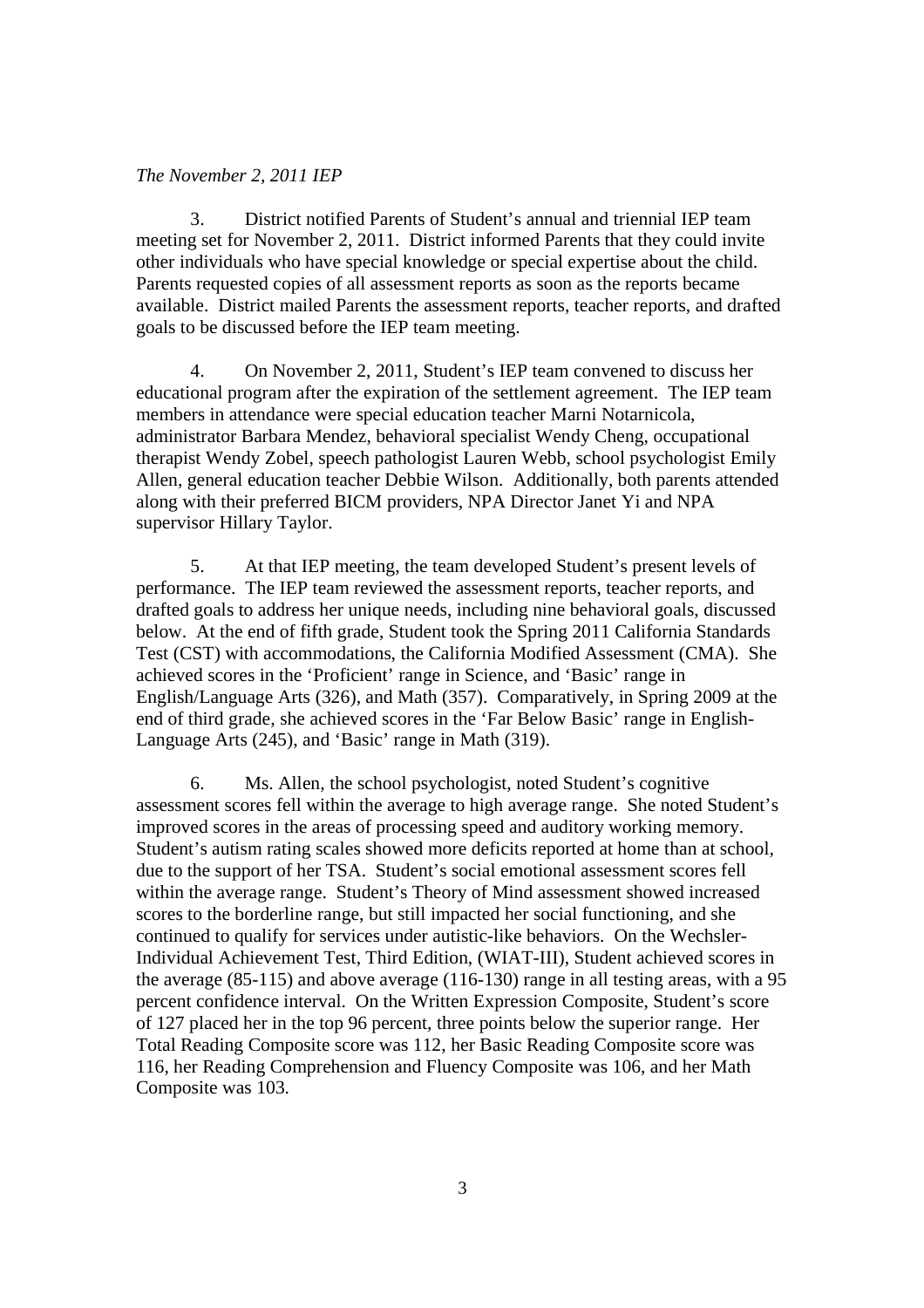7. With the accommodations of her TSA to help her focus, and additional time on assignments and tests, Student had straight A's in her general education academic classes. The IEP team described her as intelligent, hardworking and motivated. She was continuing to progress socially. She was independently initiating conversation with adults and peers. Student was showing the ability to better control her frustration and emotional outbursts in the academic setting.

8. Student's special education teacher, Ms. Notarnicola, recommended Student continue to be in the collaborative general education humanities class which she and Ms. Wilson co-taught. Ms. Wilson, the general education teacher, reported Student had difficulty focusing at times. Student was a perfectionist and needed to accept making mistakes. Ms. Wilson wanted Student to visit her during her nutrition break or lunch if she needed help. She also wanted Student to achieve more independence from her aide. The IEP team recommended she be placed in an academic support class for assistance with organization and study skills.

9. The occupational therapist reported Student scored in the average range in all areas, and recommended discontinuation of services. The speech therapist reported Student's expressive and receptive language was within the average range.

10. Parents discussed Student's social issues in middle school, including friends who were no longer associating with her. Parents were concerned with her rate of progress with her homework and schoolwork.

11. Ms. Taylor, the NPA BICM, discussed Student's progress in the area of behavior. Student showed an increased ability to multi-task. Student appeared to be similar to her peers at first glance, showing the ability to blend in socially. She had difficulty focusing in class, requiring direct prompts and assistance from her TSA. Her aide broke down complex skills into smaller, more manageable parts in the classroom. Student benefited from role playing as a means of understanding social situations. She increased her ability to use appropriate language to communicate her feelings, to tolerate frustrating situations, to work in a group collaboratively, and to independently attempt most school assignments. She made good gains in engaging with peers appropriately, learning more subtle social cues, and forming some good friendships with positive and appropriate peers. Student continued to struggle in the areas of socialization, maintaining eye contact, and interpreting subtle social cues, and some peers bullied and ostracized her. Student was learning how to identify social isolation, teasing, and rejection from peers and how to appropriately respond to it.

12. The IEP team discussed how Student met her prior annual goals in reading, speech, and behavior. She partially met her writing goal and speech pragmatics goals. The IEP team reviewed and discussed proposed goals. The parties agreed on Student's goals, accommodations and modifications.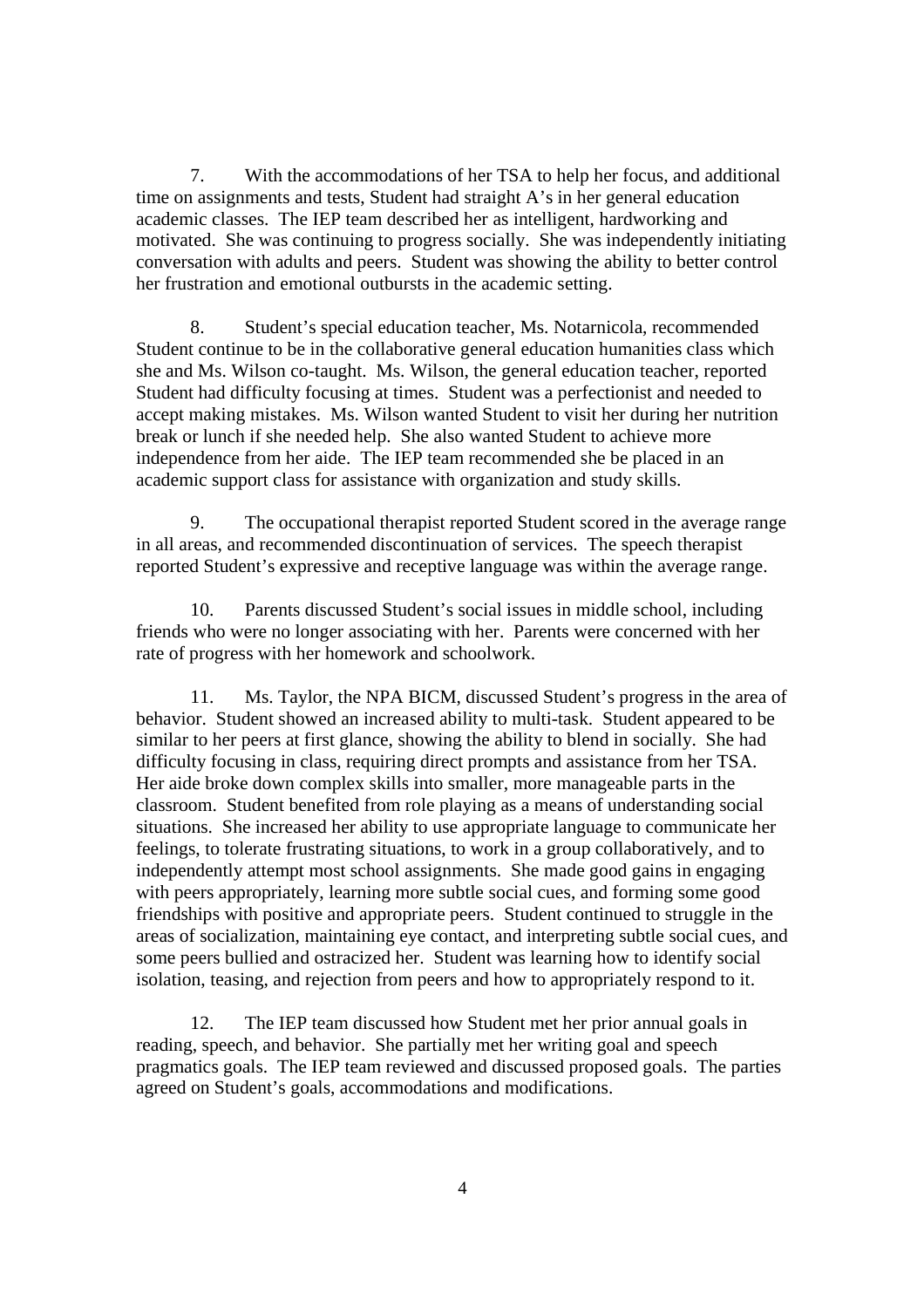13. The IEP team developed and wrote five academic goals in the areas of writing-editing, reading comprehension, written expression, organization, and participation. Student needed prompting to edit her work. She needed assistance when answering literal and inferential questions. Student needed help writing a five paragraph essay. She needed help organizing her school papers. Student needed encouragement to raise her hand in class.

14. The IEP team developed and wrote three speech and language goals in the areas of pragmatics, verbal recall/reasoning, and expressive/receptive vocabulary/abstract language. Student needed help identifying facial expressions, body languages, and other clues to infer conversational intent. She needed help to expand her receptive vocabulary and correctly respond to higher level ideas and multi-step directions. Student needed assistance in understanding and using figurative language, multiple meaning words, metaphors and similes appropriate for her grade reading level.

15. The IEP team developed and wrote nine behavioral goals in the areas of behavior and social skills. Ms. Taylor primarily drafted the goals, and Ms. Cheng agreed with them. In Behavior Goal 1, Student would stop what she was doing, listen, and correctly respond to group instruction given by her teacher in four out of five opportunities in a two week period, as measured by data collection. In Behavior Goal 2, Student would learn to reference her peers without explicit directions to do so, and would imitate the group behavior during class assignments and activities, in four out of five opportunities in a two week period, as measured by data collection. In Behavior Goal 3, Student would independently use appropriate self-organize tools, in four out of five opportunities in a two week period, as measured by data collection. In Behavior Goal 4, Student would learn to write down her off-task comments and questions during class and instead ask them during appropriate breaks, instead of asking her TSA during classroom instruction time, in four out of five opportunities in a two week period, as measured by data collection. In Behavior Goal 5, Student would tolerate self-imperfection and make realistic comments in response to feedback on assignments and in response to her feelings of disappointment, in four out of five opportunities in a two week period, as measured by data collection. In Behavior Goal 6, Student would learn to discriminate when to apologize and say "I'm sorry" only in situations where she made an error, in four out of five opportunities, as measured by data collection. In Behavior Goal 7, Student would refrain from smiling when confronted with an upset peer, in four out of five opportunities across people and setting in a two week period, as measured by data collection. In Behavior Goal 8, Student would learn to identify her peers' social cues and respond appropriately, in four out of five opportunities, across people and setting in a two week period, as measured by data collection. In Behavior Goal 9, Student would maintain eye contact with another person for five seconds before looking away, in four out of five opportunities across people and settings, in a two week period, as measured by data collection.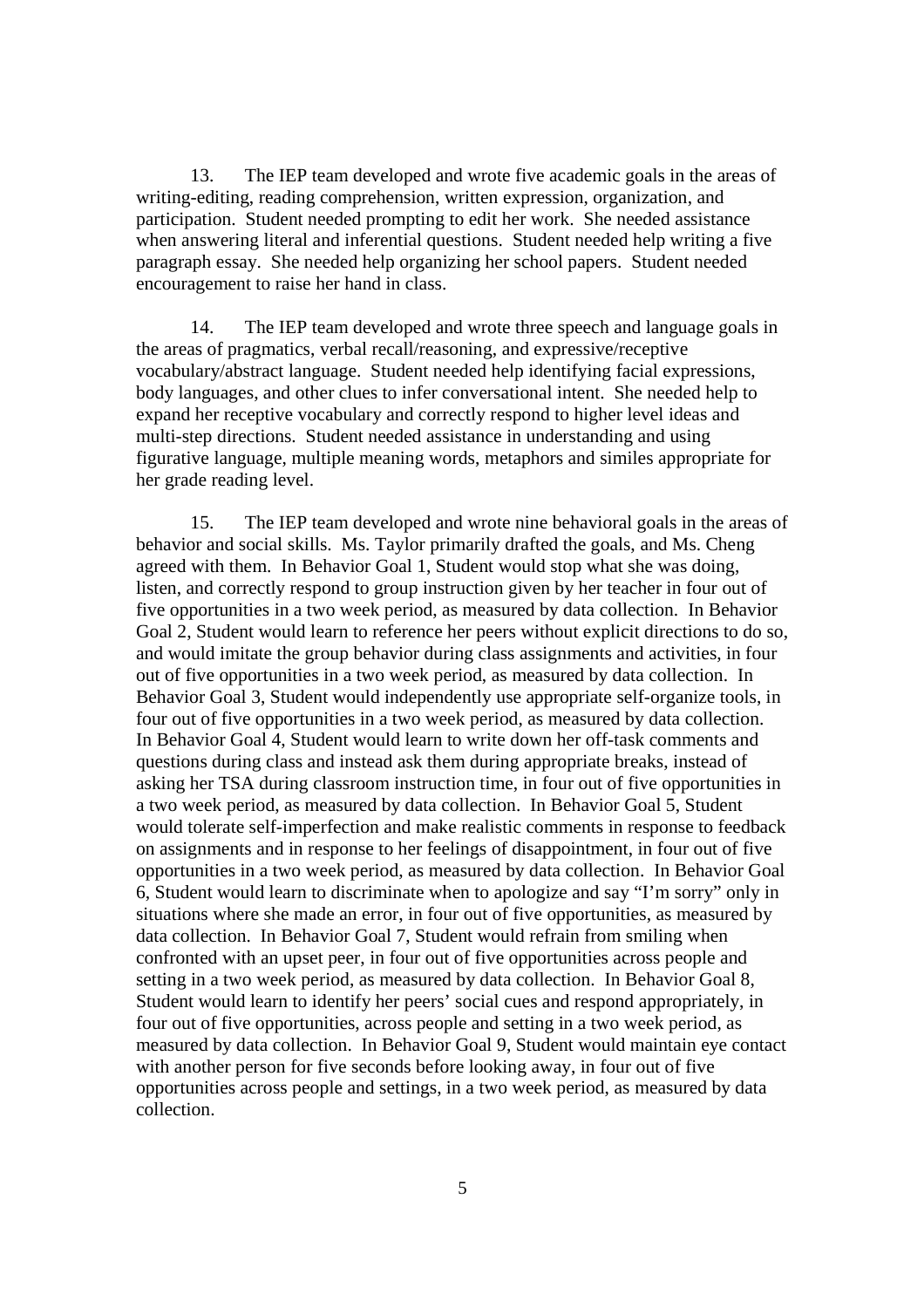16. At the IEP, Ms. Cheng, the District BCBA and BICM, believed Student's behavior goals could be implemented in the school setting. She also believed that she could serve as Student's BICM and supervise her TSA for four hours per month, based upon input from the NPA BICM providing that level of supervision at the time of the IEP. Ms. Cheng believed that social skill instruction could also be provided in the school setting. Parents were concerned that Student's optional extracurricular activity, a drama class, would be negatively impacted without the use of an aide due to her social issues. Ms. Cheng offered to observe Student in that setting, consult with the teacher and recommend successful strategies. Neither Ms. Taylor nor Ms. Yi expressed any concerns about these opinions and recommendations at the IEP

17. District offered Student placement in a general education setting at Manhattan Beach Middle School, with designated instruction and related services, modifications and accommodations. Student would be in general education 95 percent of the time. District offered, for specified periods of time, Specialized Academic Instruction (general group instruction) in English, Specialized Academic Instruction (RSP support) in English; a TSA with 240 hours monthly behavior intervention supervision; and speech and language therapy. Consistent with the occupational therapist's recommendation, OT services were discontinued. The parties agreed to discuss extended school year (ESY) services at a subsequent IEP in spring 2012.

18. At hearing, the parties stipulated that the November 2, 2011 IEP goals, modifications and accommodations were appropriate. At hearing, Parents also stipulated that the District's offer of specialized instruction and services was appropriate, with the exception of behavior intervention services. While District offered its own BCBA to supervise Student's behavior intervention program four hours per month, Parents wanted the continuation of its preferred NPA BICM; and while District offered a full time TSA, Parents also wanted to continue a 'homebehavior program' for an additional six hours per week, with additional NPA BICM supervision hours for the home program.

# *The June 7, 2012 IEP*

19. District notified Parents an IEP team meeting would be convened on June 7, 2012 to review ESY. District informed the parents that they could invite other individuals who have special knowledge or special expertise about the child.

20. On June 7, 2012, the IEP team convened to discuss ESY services. The IEP team members in attendance were program specialist Barbara Mendez, speech language therapist Lauren Webb, general education teacher Candi Ochoa, special education teacher Marni Notarnicola, both parents, NPA BICM Hillary Taylor and NPA executive director Janet Yi.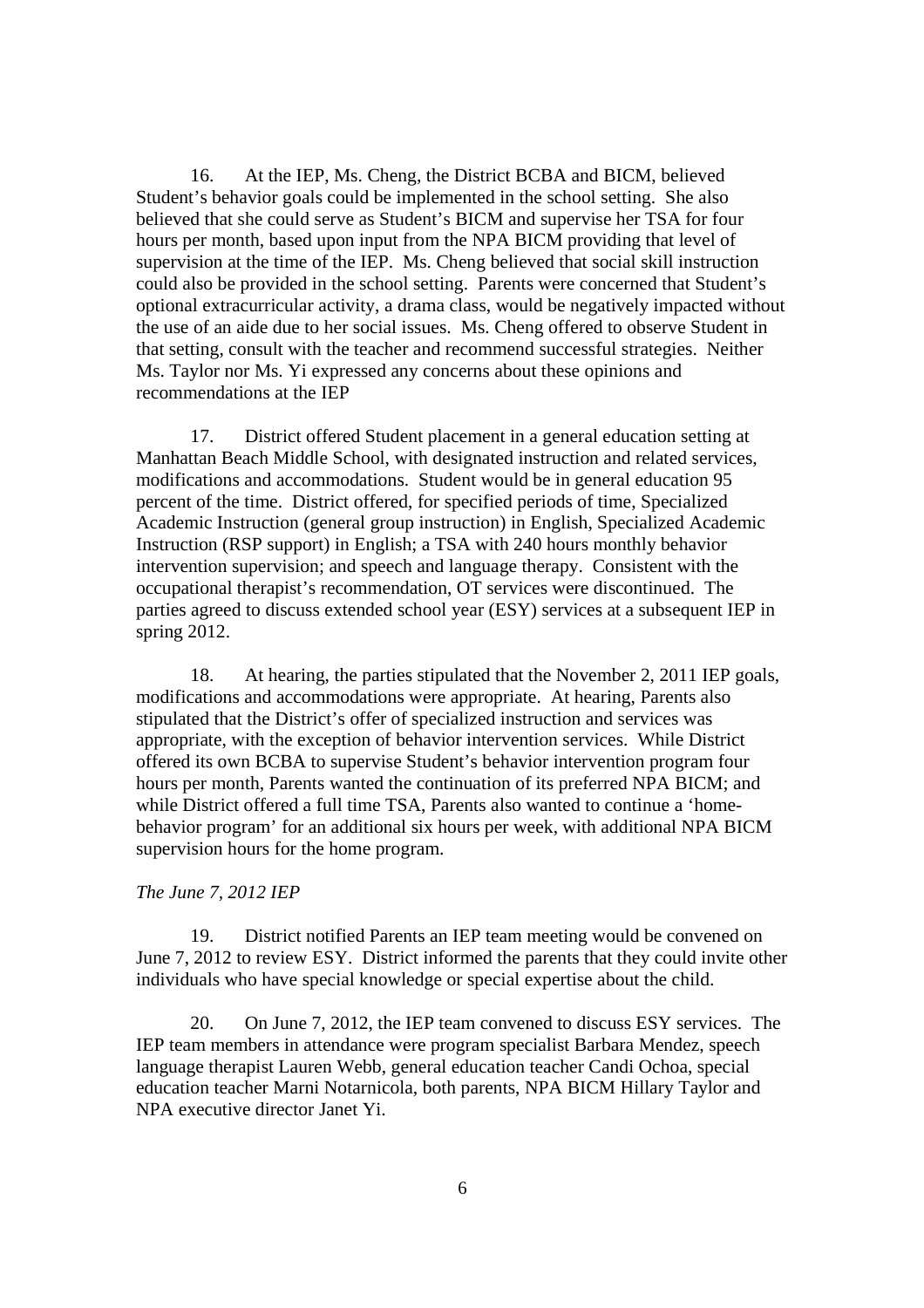21. Parents reported that Student had difficulty socially. She appeared to be higher functioning than she was, and did not read social cues well. While Student got along well with her science lab partner, that partner chose another student to be paired with for the summer science camp. Another girl agreed to be her partner, so she was teamed up with two other girls. Parents also reported that Student had ADD, and she needed a person to sit with her for hours while she completed her homework. When Student was upset with social difficulties, she was unable to complete her homework. She was learning how to text other students, and was improving her ability to community with friends.

22. The general education teacher, Ms. Ochoa, reported Student completed all her assignments and worked well with other students in class. Student received accommodations such as prompts in class, scaffolding lessons, and receiving more time on tests and assignments.

23. Ms. Taylor, the NPA BICM, reported that Student managed to be social at school, but not at home because of the limited social opportunities. Student continued to make progress. She was learning to understand cues in the classroom and understand what was going on in the class if she missed the instruction. Student used a behavior reinforcement system to help her pay attention and focus. She was trying to be more independent. Her social interactions had improved since she went to a classroom during lunch and nutrition, as she was more comfortable there than the unstructured setting on the playground. She participated in a lunch club.

24. Ms. Notarnicola, the special education teacher reported that Student accessed the curriculum and was a hard worker. Her skills in understanding inferences while reading were becoming stronger. Student completed her homework with the assistance of her TSA. Her TSA also helped Student with understanding social cues and social stories throughout the day.

25. For the Fall quarter 2011, Student earned a 3.86 grade point average (gpa). For the Winter quarter 2011-12, she earned a 3.90 gpa. Although District did not have access to her final Spring 2012 grades at the IEP team meeting, her progress report for that period showed Student earned a 3.91, and her lowest grade was an Ain pre-algebra. By the end of the 2011-2012 school year, Student was ranked among the top 97 students in a class size of 457.

26. District did not offer ESY services. Parents disagreed, and questioned whether Student would regress without it. Ms. Notarnicola did not think Student would have significant regression over the summer without ESY.

# *Evidence Offered to Support District's Offers of a FAPE*

27. Ms. Cheng testified in support of the appropriateness of District's behavior intervention offer in the November 2, 2011 IEP. Ms. Cheng earned a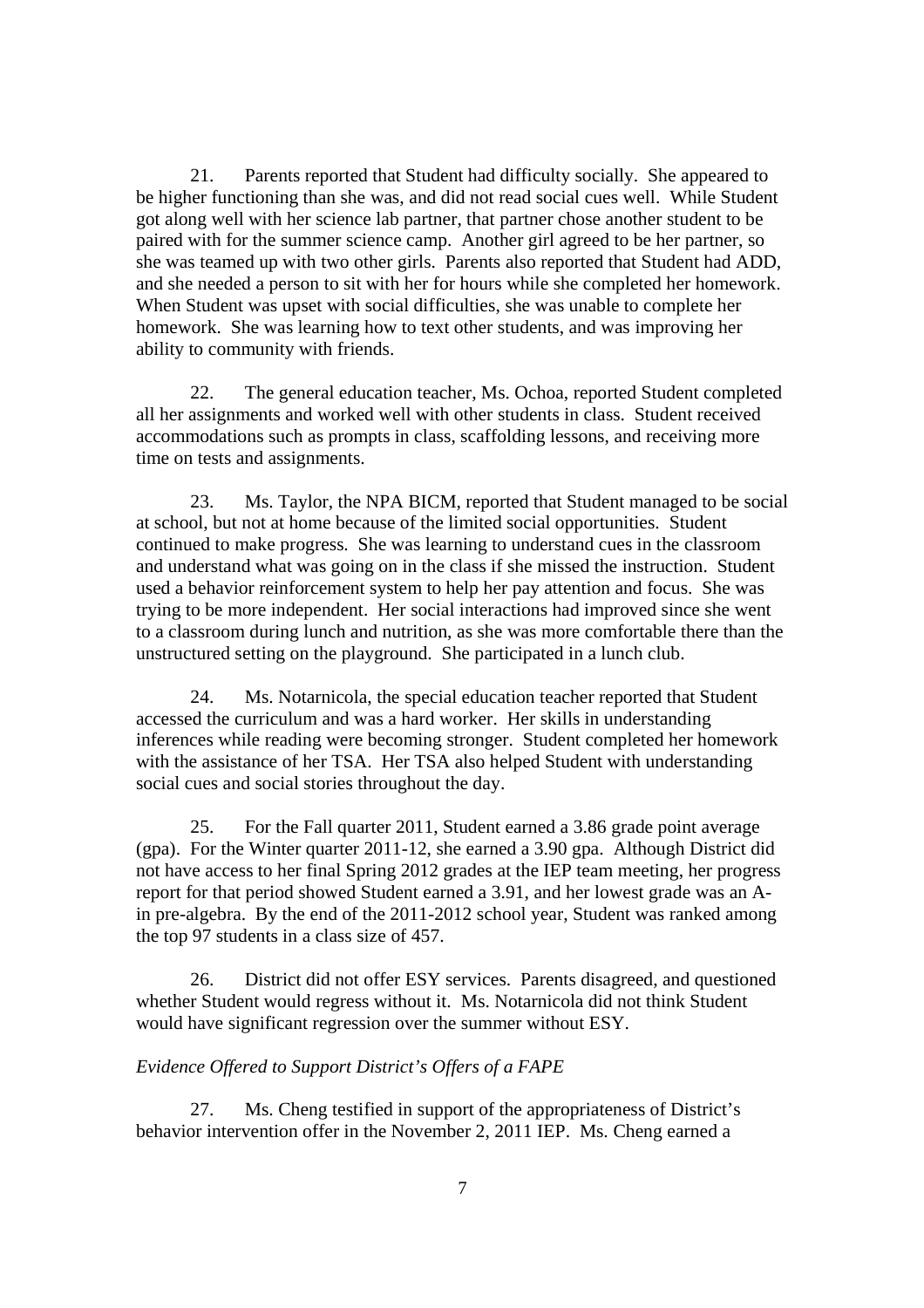Bachelor of Arts degree in Psychology, a Master's degree in Applied Behavioral Analysis, and was a BCBA. For five years, she was the clinical director of Autism Behavioral Consultants (ABC), an NPA, before working for the District in January 2011. Additionally, she worked as a behavior consultant for Autism Partnership, an NPA, for 13 years. As a District BICM with a BCBA, her responsibilities included supervising staff, providing ABA training to staff and parents, monitoring student progress, collaborating with special and general education teachers and other service providers, and supervising school and home programs and after school social skills programs. Ms. Cheng also conducted assessments, made behavioral observations, took data on antecedents, consequences, courses of action and replacement strategies, and conducted functional behavior assessments (FBA's). Ms. Cheng participated in developing IEPs. She worked with the teams to look at current behaviors, to review past behavior, reports and progress, to generate new goals, and to determine what services students needed to achieve their goals.

28. In October 2011, in preparation for the IEP meeting, Ms. Cheng formally observed Student in choir, science, lunch, and a speech therapy session. Ms. Cheng reported those observations to the IEP team. Student's organization was a concern, as she kept a lot of paper and materials on her desk which became crumpled. Student needed the help of her TSA to access her materials and put them away as needed in class. At times, Student appeared anxious keeping up with a lecture while taking notes, she would approach her TSA, and return to her work. Student's TSA transitioned her for lunch, and she was able to be independent. Student would approach peers, and periodically consult with her TSA, and return to the group. During the speech session, Ms. Cheng sat outside and heard questions and answers related to social skills and pragmatics. Ms. Cheng reviewed Ms. Allen's psychoeducational assessment report.

29. Additionally, Ms. Cheng consulted with NPA BICM Hillary Taylor during the development of the behavior goals. She considered the data compiled by Ms. Taylor, and reviewed Student's weekly rate of progress. Ms. Cheng reviewed Ms. Taylor's goals and agreed with them. Student's current level of BICM supervision for school was between two to four hours per month, with a total average of nine hours per month of supervision for both the home and school program combined. Ms. Cheng looked at the goals and the data and determined she could provide BCBA supervision at school for four hours per month. She based that decision on the current level of supervision Student was receiving in school by the NPA.

30. Ms. Cheng believed all nine behavior goals could be appropriately implemented during the school day at MBMS. Along with the District members of the team, she believed the full-time support of Student's TSA and four hours of supervision was appropriate. Student's key areas of concern were staying on task, keeping up with group instruction, organization, and social skills pragmatics.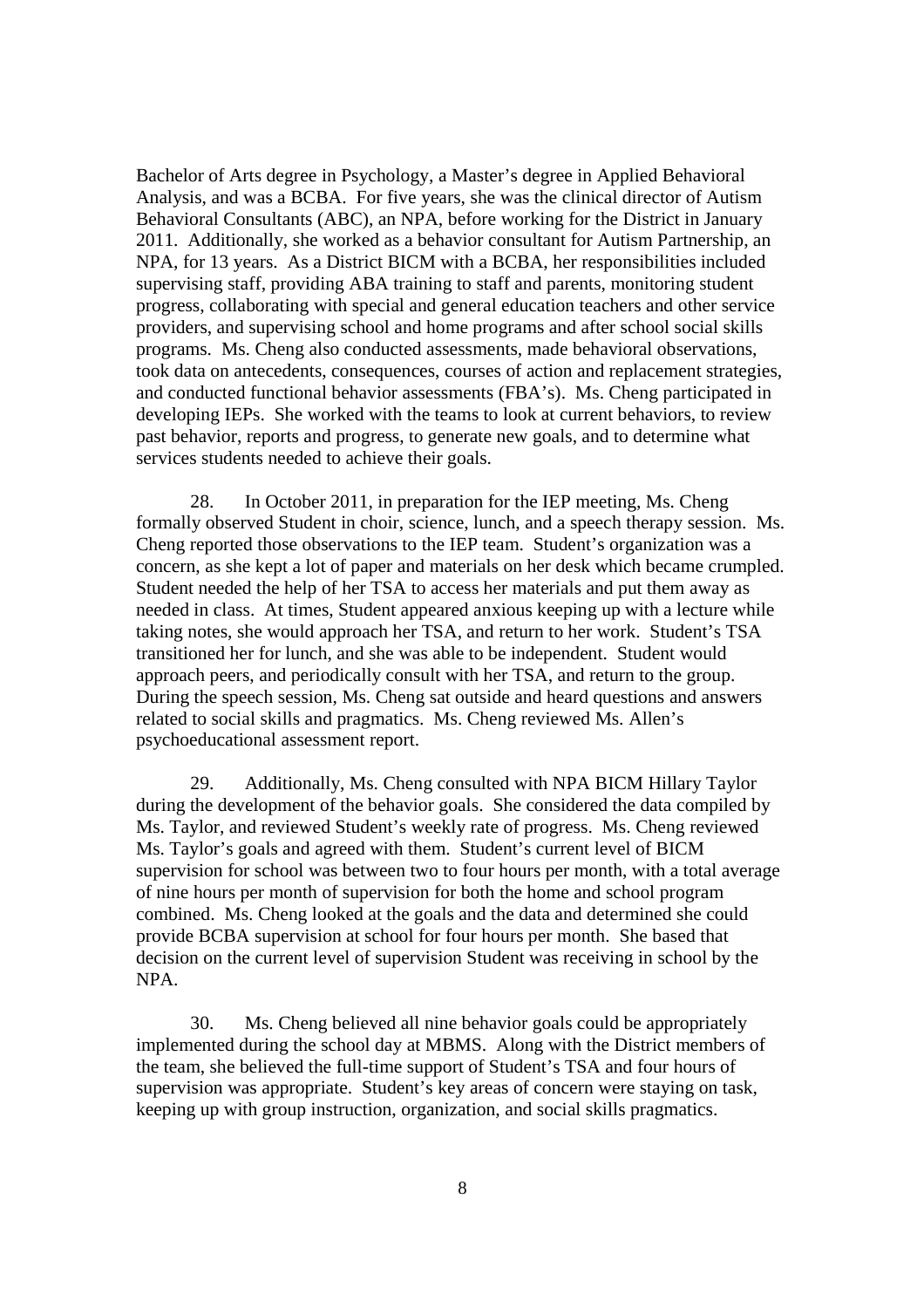31. Ms. Cheng believed she could have appropriately provided the four hours monthly BICM supervision. Even though she worked 40 hours a week and had an active caseload, she was not at full capacity. She used some of her hours for training, and she could have prioritized and shared her assignments and responsibilities. She worked together with the other three District behaviorists. If Student had required additional hours of supervision, she would have provided what was clinically needed. If there was a specific or ongoing need for additional hours, she would have informed Ms. Schneider and even called an IEP meeting.

32. Ms. Cheng did not recommend behavior services in the home. She based her opinion on the review of the data taken at home, talking with Ms. Taylor, and with Student's TSA aide. Student's difficulties were in peer interactions in school and small groups. In Student's prior home program, the majority of interactions were initiated by adults, and she had limited peer access. Student's difficulty was in generalizing and implementing social strategies. The skills that Student needed were direct interaction with peers, which was best implemented at school, not the home setting. None of the nine goals needed to be worked on at home. Student needed to practice her skills at school and to display those skills in the school environment.

33. Student's speech therapist, Lauren Webb, testified in support of the District's June 2012 IEP team determination not to offer ESY. She held a Bachelor's of Science degree in Speech Pathology, a Master's degree in Special Education, a Master's degree in Speech Language Pathology, and Special Education Teaching Credential, a Clinical Rehabilitative Services Credential, a license to practice speech pathology, and a Clinical Certificate of Competence from the American Speech and Hearing Association (ASHA) and the California Speech, Language and Hearing Association (CSHA). She was a speech language pathologist employed by Los Angeles County Office of Education (LACOE), and was assigned to MBMS since September 2007.

34. Ms. Webb was Student's speech therapist for one year, beginning September 2011. She adopted the goals that the prior speech pathologist used. They worked on pragmatics and social skills in two groups. In the first group, Student was among other students with the same goals. In the second group, Student was paired with a student with common interests, where she could practice her skills without as many prompts. They worked on body language problem solving, reacting, role playing, facial expressions, pictures, and behavior intervention strategies.

35. Ms. Webb did not recommend Student for speech therapy during the 2012 ESY. She opined Student was at a level where she could work on social skills over the summer without school. Student would not regress because she would be able to return to school and socially participate. Student would not require an aide in a small group setting, or summer camp, because Student had always been successful in small group settings without an aide. She thought there were more natural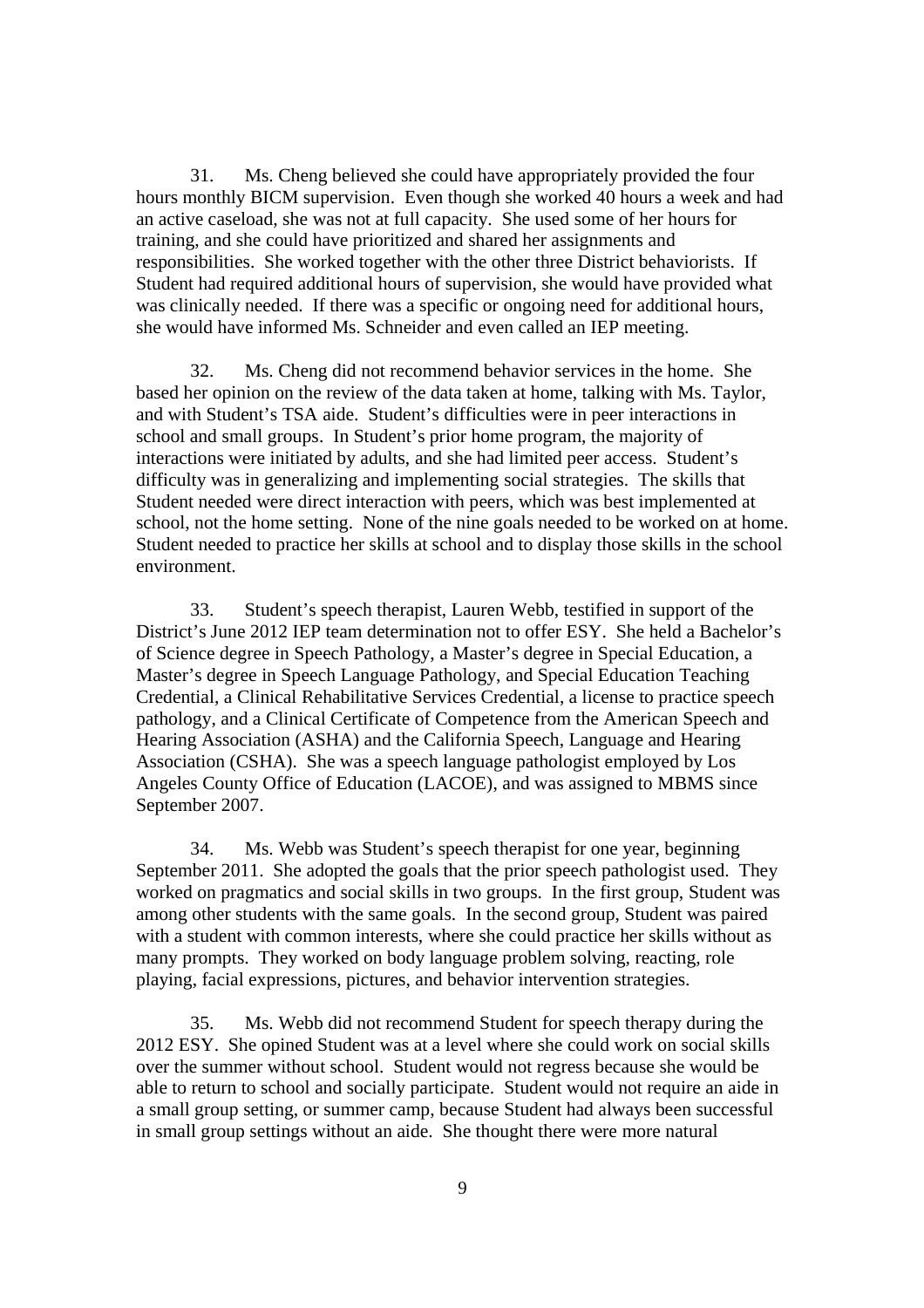community settings for Student to practice the skills learned in speech therapy, such as at play dates, special interest camps in small groups, or drama camp, where her social deficits might not be apparent.

36. Special education teacher, Ms. Notarnicola testified in support of the appropriateness of District's behavior intervention offer and the District team decision not to offer ESY services. Ms. Notarnicola held a Bachelor of Science degree in Special Education, a Master's degree in Reading, a Special Education Credential, a Reading Specialist Credential in California, and a General Education Credential in New York. She worked as a general education teacher in New York for 13 years, and as a resource specialist for District for six years.

37. During the 2011-1012 school year, Ms. Notarnicola and Ms. Wilson co-taught Student's three period general education Humanities class, which included English Language Arts and the Ancient World. Student attended Ms. Notarnicola's homework club up to four times weekly. Ms. Notarnicola's classroom became Student's safe haven during nutrition and lunch after she was socially isolated from a group of girls she thought were her friends. Ms. Notarnicola observed that many students with IEPs come to her classroom to get away from the large and noisy comprehensive high school social environment.

38. Student performed in the average to high average level academically. Student was social, friendly and talkative in all settings. She was very comfortable socially in the classroom, during lunch and nutrition, and the homework club. Student's TSA stayed in the background, available for redirection and social skills facilitation. Student often used her TSA to consult with during conversations with peers. Ms. Notarnicola was on leave for three months during the school year, and observed Student's overall social and academic improvement upon her return. Ms. Notarnicola observed Student had become more independent.

39. Ms. Notarnicola did not believe Student needed a home behavior program. She did not believe Student needed ESY to avoid regression for either academics or social skills.

40. General education teacher Deborah Wilson testified in support of the appropriateness of District's behavior intervention offer in the November 2, 2011 IEP and the District's team decision not to offer ESY services in the June 7, 2012 IEP. She held a Master's degree in School Administration, an Administrative Services Credential, a Multiple Subject Credential K-12, an RSP Certificate, and a Certificate to teach English Language Learners. Ms. Wilson was the general education teacher in Student's three period Humanities class. She and the RSP teacher, Ms. Notarnicola, worked together for two of the three periods. It was a collaboration "push-in class," for students that needed extra instruction. The two teachers were supported by an assistant and two TSAs, to help ensure the students remained on task and paid attention.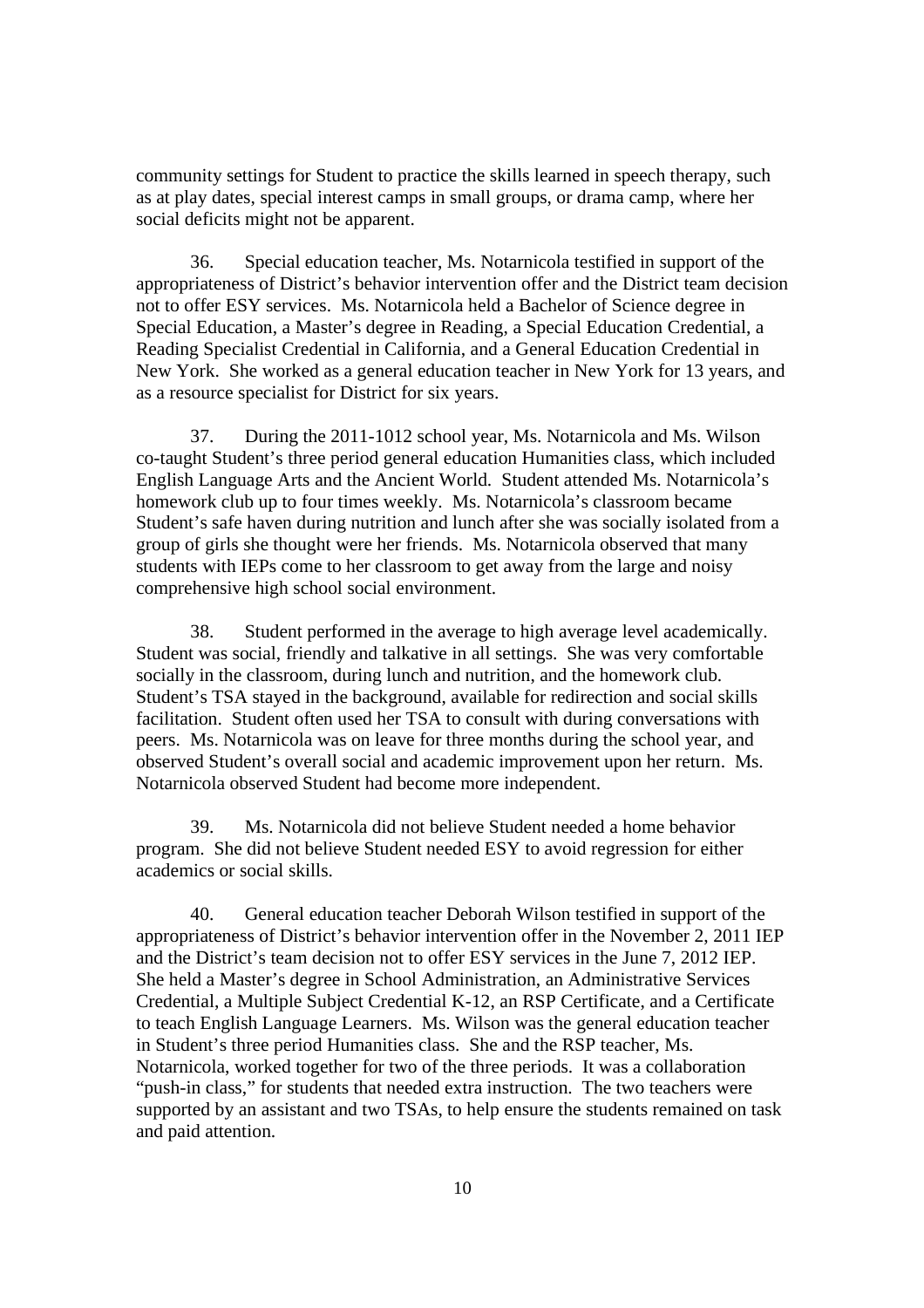41. Academically, Student was one of her strongest pupils, and among the top five in her class. The only accommodation Student needed was more time on tests and assignments. Student had consistent off task behavior, as did the whole class. Student would gaze off once to twice during the three hour block class, and Ms. Wilson would have to touch her book, tap her finger on her desk to get her attention, or ask "are you with me?" Those cues were enough to return Student's attention to the lesson. Student's questions were on topic approximately 75 percent of the time. Student's TSA remained on the periphery, and Student had many exchanges with her. At the beginning of the school year, Student's TSA was instrumental in helping her understand the system in the Humanities class. Student became much better at organizing her class materials and became more independent.

42. Ms. Wilson observed Student having independent peer interactions. She would speak to those around her, and was comfortable talking to a group of girls. At the beginning of the school year, Student did not engage in a lot of interactions. However, by the second and third trimester, Student would say hello to her and they would have reciprocal communication with multiple exchanges. Ms. Wilson observed her TSA assist with peer interactions by organizing Student's instructional pods, or groups and rotating the groups. Ms. Wilson occasionally saw Student have melt-downs, and Student would use a hand gesture, talk with her TSA, and pull it back together. Student was a very positive role model and student. She had her homework completed, had her book open, took notes, raised her hand to answer questions, and always treated others with respect. Ms. Wilson was in constant direct contact with Parents, and knew their support was strong and led to Student's academic success.

43. Ms. Wilson opined that Student did not require ESY for the summer 2012 because she was at grade level. Student was one of her top students, earning all A's with the support of the teacher and TSA, and was very capable and successful in the academic setting. Ms. Wilson opined that Student did not need a structured program over the summer to address her social and peer skills. In her opinion, it is a benefit for students not to have structured activities, but to enjoy a camp instead. She opined Student was in a good place, and was definitely able to pick back up where she left off, especially with her TSA support.

44. District school psychologist Emily Allen testified in support of the appropriateness of District's behavior intervention offer and its decision to not offer ESY services. She earned a Bachelor of Arts degree in Psychology, a Master's degree in School Psychology, and held a Pupil Personnel Services certificate. She was a Nationally Certified School Psychologist, and a California Licensed Educational Psychologist. She worked for the District for six years.

45. Ms. Allen assessed Student in the Fall of 2011, including four 44 minute testing sessions, two half-hour observations, interviews, and reviewed Student's records. Student completed the testing without the use of her TSA. She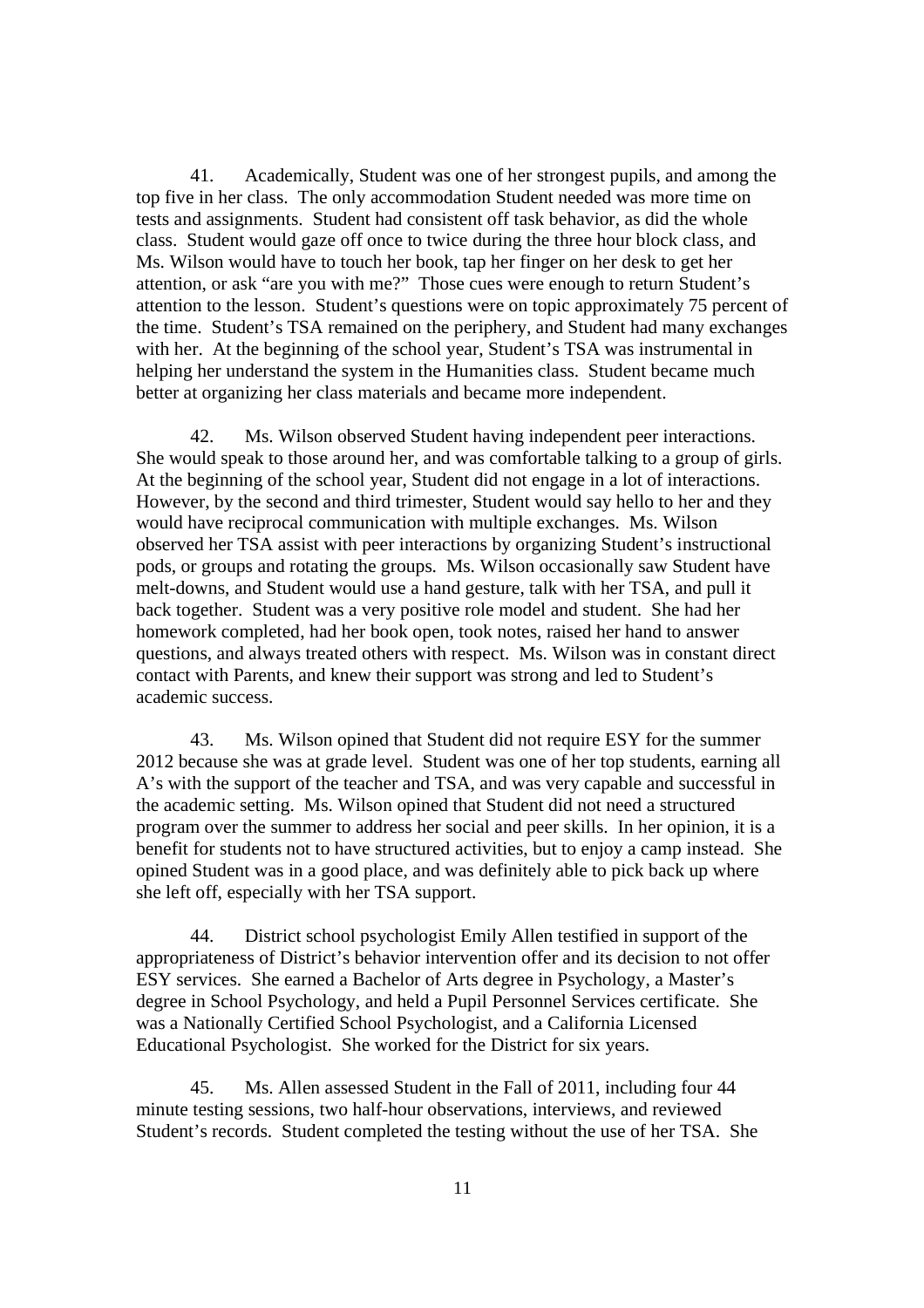had a great attitude and was very friendly and positive. There were no behaviors which impeded her testing. Ms. Allen prepared a report of the test results. She included the results of the WIAT-III administered by Student's teachers.

46. Ms. Allen analyzed the results of the Woodcock-Johnson Tests of Cognitive Abilities, Third Edition (WJ-III). Student's overall cognitive performance was within the average range. Her processing fell in the average to above average range, meaning her ability to learn and function in an academic setting was in the same range as her typical peers, as normed by the test. Student had three scores in the high average range, Auditory Processing at 88 percent, Working Memory at 90 percent, and Broad Attention at 82 percent. She was able to take in information presented orally, hold it in her memory long enough to manipulate it to her long term memory, and sustain a high degree of attention with selective focus on different aspects of a task and divide her attention between multiple parts. Student's cognitive efficiency and processing speed had greatly improved since her last school based assessments.

47. Ms. Allen reported Student was very functional, based upon the socialemotional interviews from Student, her Parents, and her teachers in a school setting. In the Broad Measures of Social Skills, she fell within the average range. Student reported being happy with the quality and number of friendships she had. Student described peer pressure and conflicts with friends. Ms. Allen reported Student's weakness was how to deal with peer pressure. Ms. Allen opined these were all age appropriate challenges for middle school. Ms. Allen opined that the Parents' adaptive skills rating scale was discrepant on the Social Skills Improvement System (SSIS), the Connors Rating Scale, Third Edition, the Adaptive Behavior Assessment System, Second Edition (ABAS-II) and the Gilliam Autism Rating Scale, Second Edition (GARS-2). The behavior Parents reported placed Student in the very low range, significantly lower than they reported before, and inconsistent with what the teachers had reported. Thus, Ms. Allen evaluated their scores with caution.

48. On the Developmental Neuropsychological Assessment, Second Edition, (NEPSY-II), Student scored in the borderline range at six to 10 percent on Theory of Mind. Ms. Allen compared Student's scores with those obtained by Mary Large in 2010, in which Student scored in the extremely low range, at less than the second percentile. The Theory of Mind subtest tested the ability to understand that others may perceive things in a different way. Student's score was not unusual for students with Autism, and such scores are not expected to markedly improve. Student had developed compensatory social and communication skills to the point where she was almost indistinguishable from her peers. Student had adequate skills to continue progressing.

49. Overall, Student had some good skills, and some specific weaknesses, such as a low level of engagement with peers. However, she interacted well once the interactions were initiated. Student fell within the skill level of peers her age. Her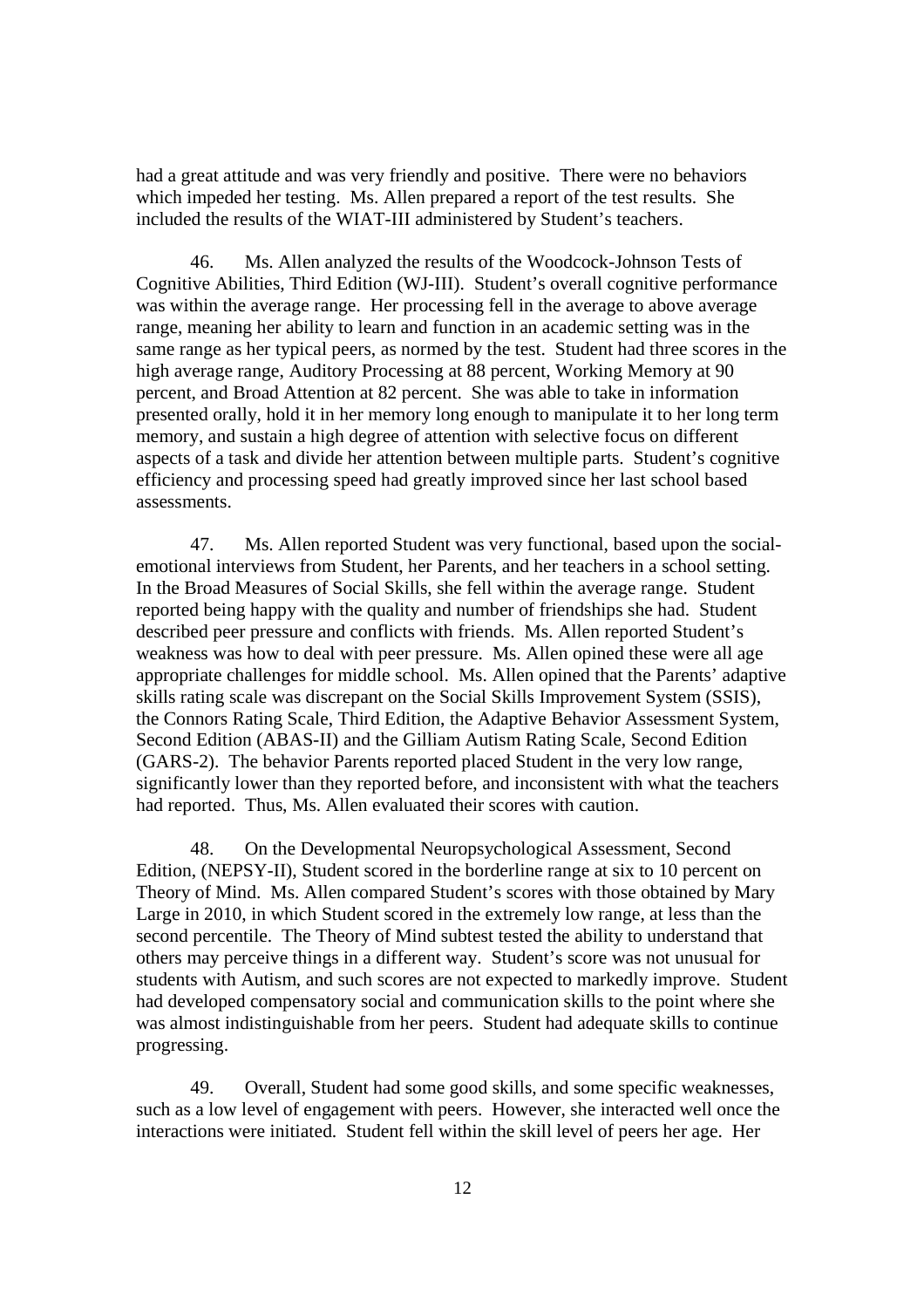social emotional weaknesses did not impact her learning any more than typical students her age.

50. Ms. Allen spoke highly of Ms. Cheng's professionalism and knowledge base on behavioral intervention issues. She has worked and consulted with her at several IEPs. Ms. Cheng has always been easily available, responsive, and easy to work with.

51. Ms. Allen opined that Student did not require ESY for academics to avoid regression. Although Ms. Allen did not attend the June IEP, she based her opinion on Student's cognitive function and her information processing skills being in the average to high average range. Additionally, Student's academic skills were within the average range, her progress in her classes was appropriate, and her progress toward her goals was appropriate. Ms. Allen opined that Student did not require ESY for social skills, based upon the assessment of social skills functions provided by parents and teachers, her observations, her records review, and the progress on her goals.

#### *Evidence Critical of District's Offer of a FAPE*

52. Janet Yi testified in support of Student's NPA behavior intervention program through JBA. She was the Executive Director of JBA, the NPA which provided Student's BCBA supervision. Ms. Yi earned a Bachelor of Arts degree in Psychology at UCLA. She worked with Dr. Lovaas and contributed to his Lovaas manual. She held a Master's degree in Applied Behavioral Analysis, and was a BCBA.

53. Ms. Yi assessed Student in 2008, and had recommended 10 to 15 hours per week of home programming per week, but could not recall how much supervision she recommended in her report. Ms. Yi believed the District's TSA for Student was very knowledgeable. Ms. Yi communicated with the TSA by telephone or e-mail. Ms. Yi was not Student's direct supervisor. Instead, Ms. Yi supervised Hilary Taylor, who was JBA's supervisor for Student. Ms. Taylor, communicated with the District personnel more often than with Ms. Yi. Ms. Yi understood that in the JBA home program, JBA was helping Student with homework. Although Ms. Yi believed Student's academics were part of her behavior needs, and that JBA addressed Student's behavior and speech issues during homework time, Ms. Yi acknowledged that the only goals JBA was required to work on under the IEP were for social and behavioral benchmarks, not academics.

54. Ms. Yi opined that socially, Student's year was difficult because of some isolating and teasing incidents. Ms. Taylor attended a lot of Parent meetings. She opined that middle school was hard on students, and that not being part of a group was difficult. Other students picked on Student because of her quirks, and Student questioned herself. This teasing made her feel socially isolated. It impacted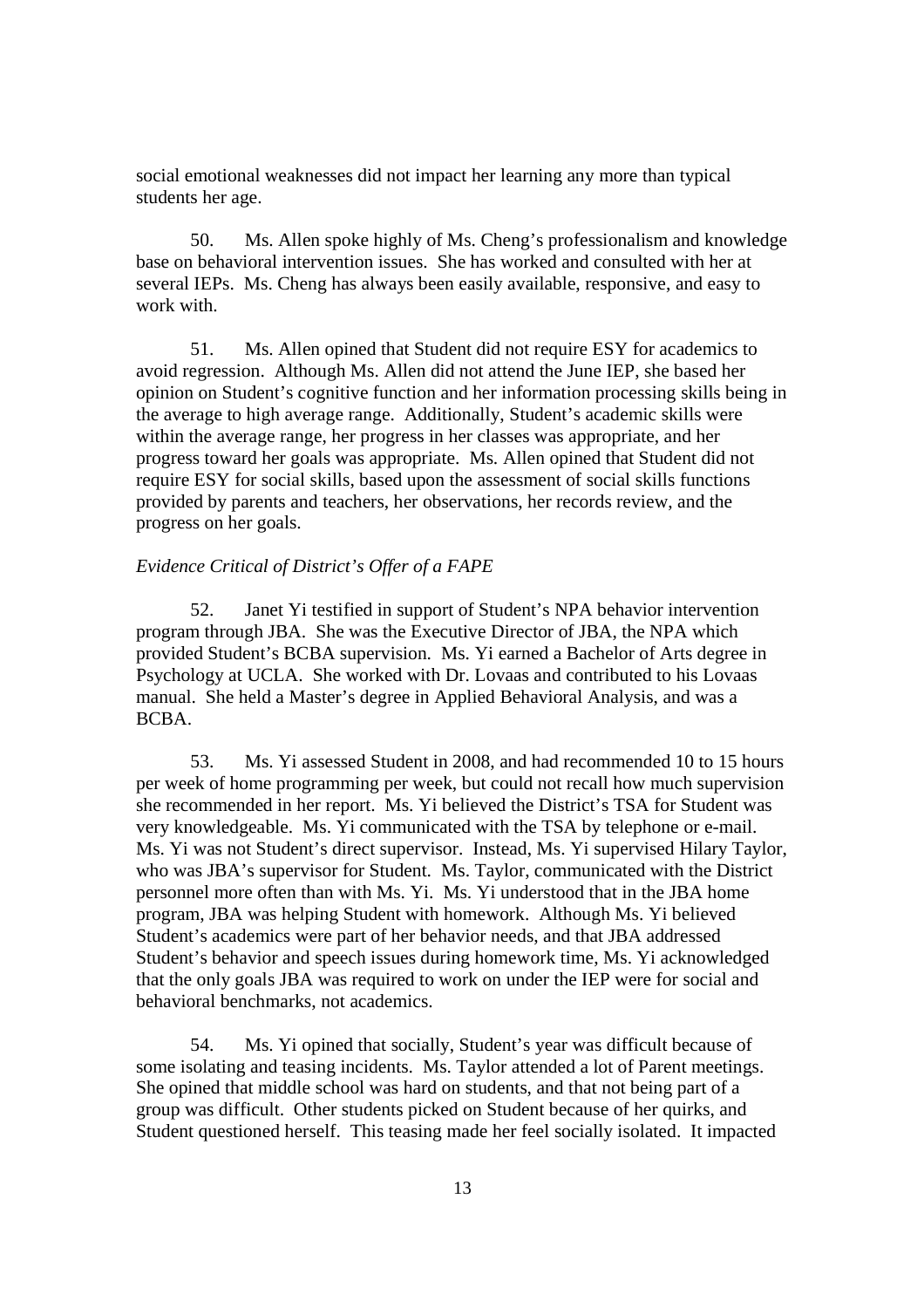her self-esteem, and she doubted her abilities. Student asked her TSA a lot of questions. Ms. Yi admitted that JBA required additional consultation hours because they were supervising Student's TSA, who was not JBA staff.

55. Ms. Taylor testified in support of her BICM supervision of Student. Ms. Taylor held a Bachelor of Arts degree in Psychology, and a Master's degree in Clinical Psychology with an emphasis in Marriage and Family Therapy. She was a licensed Marriage and Family Therapist. Ms. Taylor worked as the clinical director and program supervisor at JBA.

56. For the last three years, Ms. Taylor supervised Student's behavior intervention program at school and at home. She looked at goals and created new goals. She monitored Student's behavior and analyzed data. Ms. Taylor monitored Students behavior based on the goals. She directly supervised the TSA and consulted with her to manage behaviors, social difficulties, and various settings in the classroom. She observed Student's behaviors at school and provided supervision to District's TSA. She consulted with Student's teachers as needed. She attended IEP meetings. She attended team meetings with the home staff and the District's TSA monthly. Ms. Taylor supervised Student at school in the classroom and social settings, during instruction, nutrition and lunch. She visited the school at least once per week to work with the TSA or to support Student's musical theatre.

57. Parents used six hours per week from the home program so Student could have direct support in musical theatre. Ms. Taylor provided some direct support in the voluntary after-school drama class, which met three times per week. Student was able to be independent for most of the class, but needed support when she was rehearsing, joining groups, and marking the musical score. Ms. Taylor thought the after school drama teacher was too busy to answer questions or provide prompts. In that after school setting, Student was working on group imitation, and attending to other students. Ms. Taylor provided direct instruction and various strategies, such as asking her to look around her and do what her peers are doing. Ms. Taylor took data in musical theatre based on Student's social and behavioral goals. If Student had difficulty with those skills, they would go home and work on them in a one to one setting. She and the TSA worked on how to improve Student's motivation. They developed a point system for Student to attend to peers and not be so reliant on her TSA.

58. Behavioral goals 1, 2, and 8 were predominantly addressed in the classroom in the school setting, and the after-school program as a group setting. Behavioral goals 3, 5, 6, 7, and 9 were predominantly addressed in the school setting and at home. Behavioral goal 4 was minimal.

59. Ms. Taylor's data summary showed that Student needed a high level of prompting from her TSA in most of her subjects. Her classroom challenges included missing teacher instructions, needing prompts to catch up, losing focus and difficulty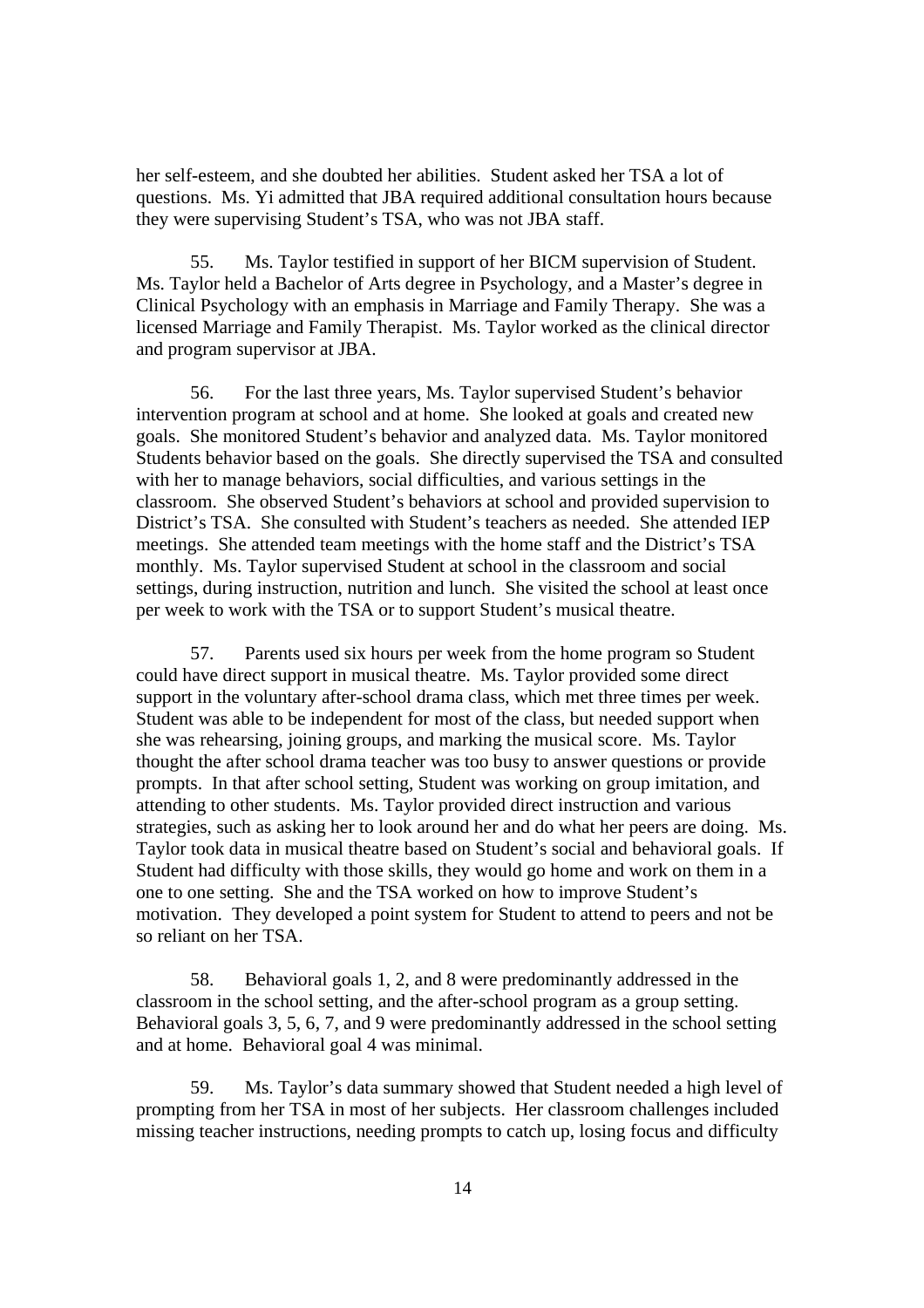attending, and gazing off in another direction. Student had difficulty taking in too much information at a time. She had difficulty when information was only presented auditorily. Student had difficulty with self-organization. Student's TSA reported to Ms. Taylor that Student needed considerable scaffolding and support, so test directions were explained to her. Student performed better with multiple choice answers than with longer answers, and she needed prompts to process her answers. Ms. Taylor opined that Student would not have achieved such good grades without the support of her TSA.

60. Ms. Taylor opined that Student's transition to middle school was difficult socially. In elementary school, Student's classes were smaller, and she made friends. In middle school, some other students were very savvy, and Student was very sweet and naive with a kind heart. She attempted to integrate with her typical peers, but did not notice their non-verbal cues. When one of Student's good friends from elementary school began to distance herself, Student was upset and worried. She didn't understand why her friend would not want to walk with her or go to science camp together. Student had a handful of friends from elementary school, and those friendships dissipated. Her TSA encouraged Student to join new groups. Student would also perform gymnastics and act silly. She couldn't understand why she was the only one performing cartwheels. Often, her TSA removed her from the classroom to help Student process her feelings. She helped her understand why students are sometimes nicer one day than the next, so they would not take advantage of her. Student's counselor and assistant principal discussed options with Ms. Taylor, such as removing her from the large group setting to a smaller, more restrictive setting with students similar to her in Ms. Notarnicola's class. Student discovered she was more comfortable in that smaller setting. Those peers all knew her TSA and thought she was another teacher hanging out with them during lunch and nutrition. It was important to have support in place for Student.

61. Ms. Taylor opined Student needed support at home and at school during the 2011-2012 school year because she seemed to be struggling more socially and behaviorally. She opined Student required a home program of six hours per week to reinforce and maintain skills.

62. As to ESY 2012, Ms. Taylor provided her opinion about ESY services to Ms. Cheng prior to the June 2012 IEP. Ms. Taylor opined Student did well in a one-to-one setting, but still needed support in the school environment. Ms. Taylor opined that Student needed social opportunities and social support during the summer ESY. She understood ESY was intended to maintain skills and prevent regression.

63. Student's Neuropsychologist, Mary Large, Ph.D., wrote a report dated August 3, 2012. Dr. Large's report had never been presented at an IEP team meeting and she did not testify at hearing. Therefore, because she did not testify, and her report was generally not otherwise corroborated, the conclusions in her report were given little weight.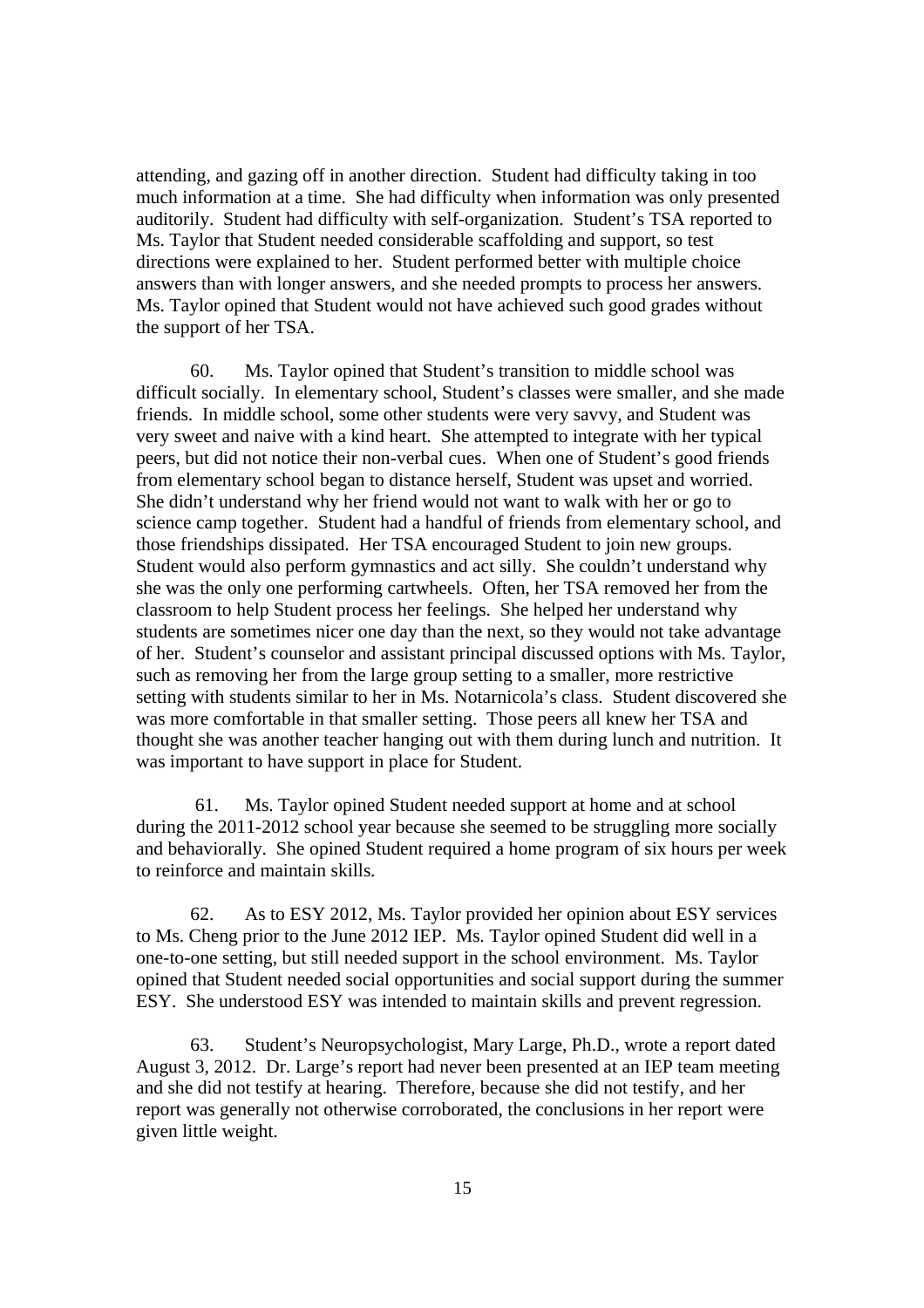64. In her report, Dr. Large recommended that Student remain placed in general education with a full time aide with specific training and experience. She also recommended that Student's home and school behavior intervention program continue to remain supervised by JBA "as there did not appear to be a valid clinical reason to alter the structure of her program at this point." Dr. Large recommended that Student's current aide continue to work with her for the coming year to minimize the potential for regression. She recommended a range of accommodations. Dr. Large recommended ongoing behavioral and therapeutic intervention outside of the school setting. Dr. Large suggested the Parents explore educational therapy for Student if she struggled.

65. Student's mother testified in support of her concerns that the District did not sufficiently discuss and consider the continuation of the behavior intervention services and ESY services at the levels negotiated in the prior settlement agreement. Mother opined that Student needed social opportunities after school and over the summer to maintain her skills and not regress. The ESY program she and Ms. Taylor envisioned was not academic, but instead, should have been something like the community based 'Camp VIP' Student had attended in the past with an aide. Parents believed that Student needed an aide for social support if she was going to attend a summer camp, specifically support with making friends, joining groups and understanding non-verbal cues from peers.

# LEGAL CONCLUSIONS

1. District contends that it offered Student a FAPE in the IEP dated November 2, 2011, which was discussed again on June 7, 2012. The parties have stipulated to the appropriateness of the placement, services, goals, and accommodations and modifications in the IEP except for two areas: 1) the District's offer of a behavior aide in school only, with District supervision (Issue 1(a)); and 2) ESY was not offered for summer of 2012 (Issue 1(b)). Specifically, District contends the offered behavior services of a TSA for the entire school day, and behavior supervision four hours monthly by District's BCBA and BICM were a FAPE; and that Student did not require ESY services to receive a FAPE because Student would not lose skills over the summer break.

2. Parents disagree and contend that Student required a six hour per week home program with all supervision by an NPA. As to ESY 2012, Parents contend Student required a specially designed ESY for social skills support and to avoid regression. Parents also contend that both IEP team meetings were procedurally flawed because District did not meaningfully considering the NPA BICM opinions and had predetermined the IEP.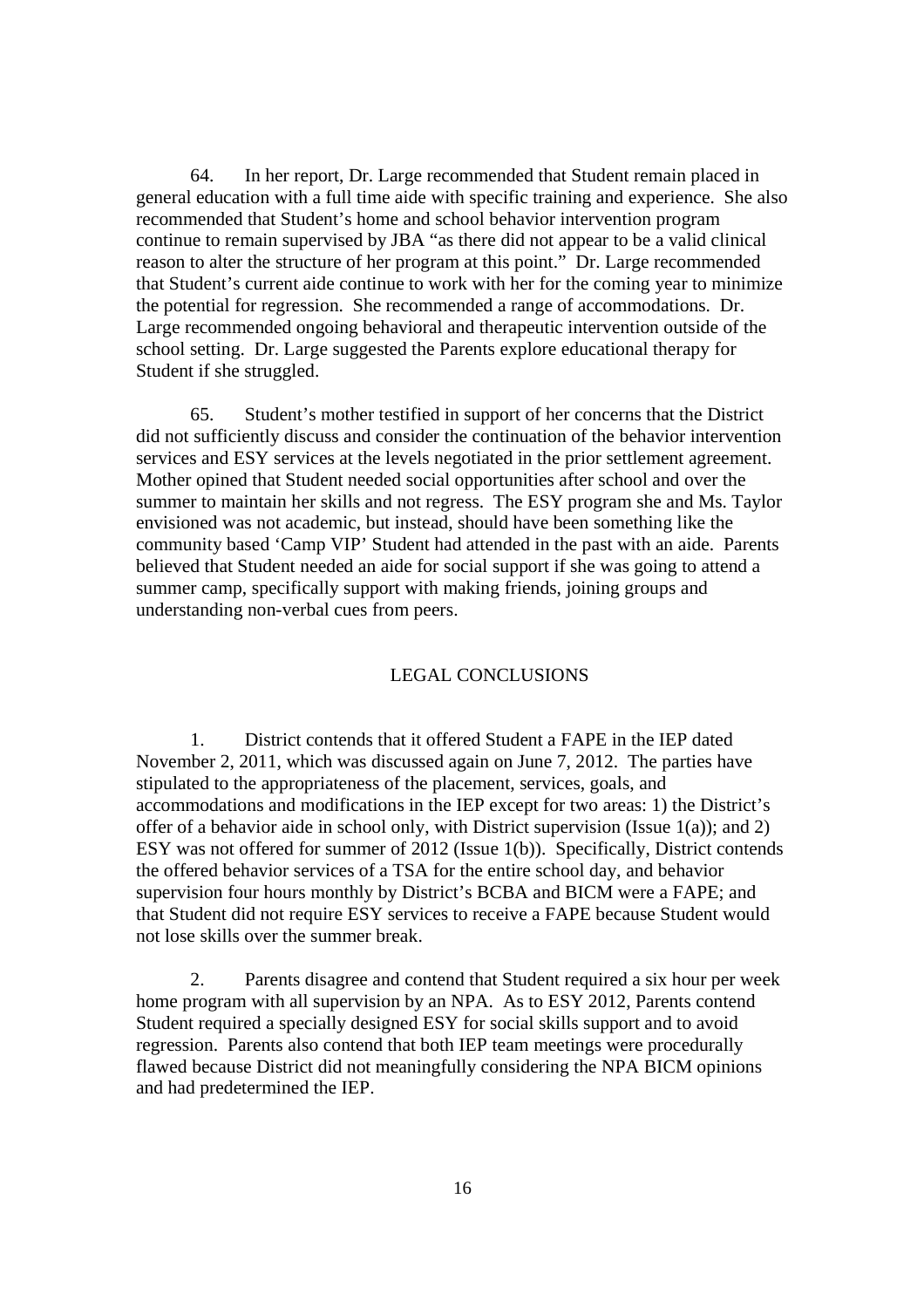# *Applicable Law*

3. As the petitioning party, District has the burden of proving the essential elements of her respective claims. (See *Schaffer v. Weast* (2005) 546 U.S. 49, 56-57 [126 S.Ct. 528,163 L.Ed.2d 387].)

4. Under the IDEA and state law, children with disabilities have the right to a FAPE. (20 U.S.C. § 1400(a); 34 C.F.R. § 300.101 (2006); Ed. Code, § 56000.) A FAPE means special education and related services that are available to the special needs pupil at no charge to the parents, that meet state educational standards, and that conform to the child's IEP. (20 U.S.C. § 1401(a)(9); 34 C.F.R. § 300.17 (2006); Cal. Code Regs., tit. 5, § 3001, subd. (p).) "Special education" is instruction specially designed to meet the unique needs of a child with a disability. (20 U.S.C. § 1401(a)(29); 34 C.F.R. § 300.39 (2006); Ed. Code, § 56031, subd. (a).) Specially designed instruction includes accommodations that address a child's unique needs and that ensure access to the general curriculum.  $(34 \text{ C.F.R.} \$   $(300.39(b)(3) (2006))$ .

5. "Related services" are developmental, corrective and supportive services which are required to assist a special needs pupil to benefit from special education. Related services include social work services in schools preparing a social or developmental history on the student; group or individual counseling with the child and family; partnering with parents and others on the problems in a child's living situation at home, school and community that affects the student's adjustment in school; mobilizing school and community resources to enable the child to learn effectively; and assisting in the development of positive behavioral intervention strategies. (20 U.S.C. § 1401(a)(26); 34 C.F.R. § 300.34(a), (c)(14)(i) –(iv), (2006); Ed. Code, § 56363, subd. (a) [In California, related services are called designated instruction and services].)

6. Behavioral intervention includes positive programming for the elimination of maladaptive behaviors. Special education teachers require training in behavior intervention so that adequately trained staff are available to work effectively with the student's behavioral intervention needs. (Ed. Code, § 56520, subds. (a)  $\&$ (b).) A BCBA may be the BICM, and may conduct behavior assessments and provide behavior intervention services. However, the case manager does not have to be a BCBA. (Ed. Code, § 56525, subds. (a)  $\&$ (b).) A district shall use non-public agencies to provide a student with special education or designated instruction and services if no appropriate public education program is available. (Ed. Code, § 56365, subd.  $(a)$ .)

7. In addition to special education instruction and services during the regular school year, ESY services must be provided if the IEP team determines, on an individual basis, that the services are necessary for a child to receive a FAPE. (34 C.F.R. § 300.106 (2006); Ed. Code, § 56345, subd. (b)(3).) California Code of Regulations, Title 5, section 3043, provides that ESY services shall be provided for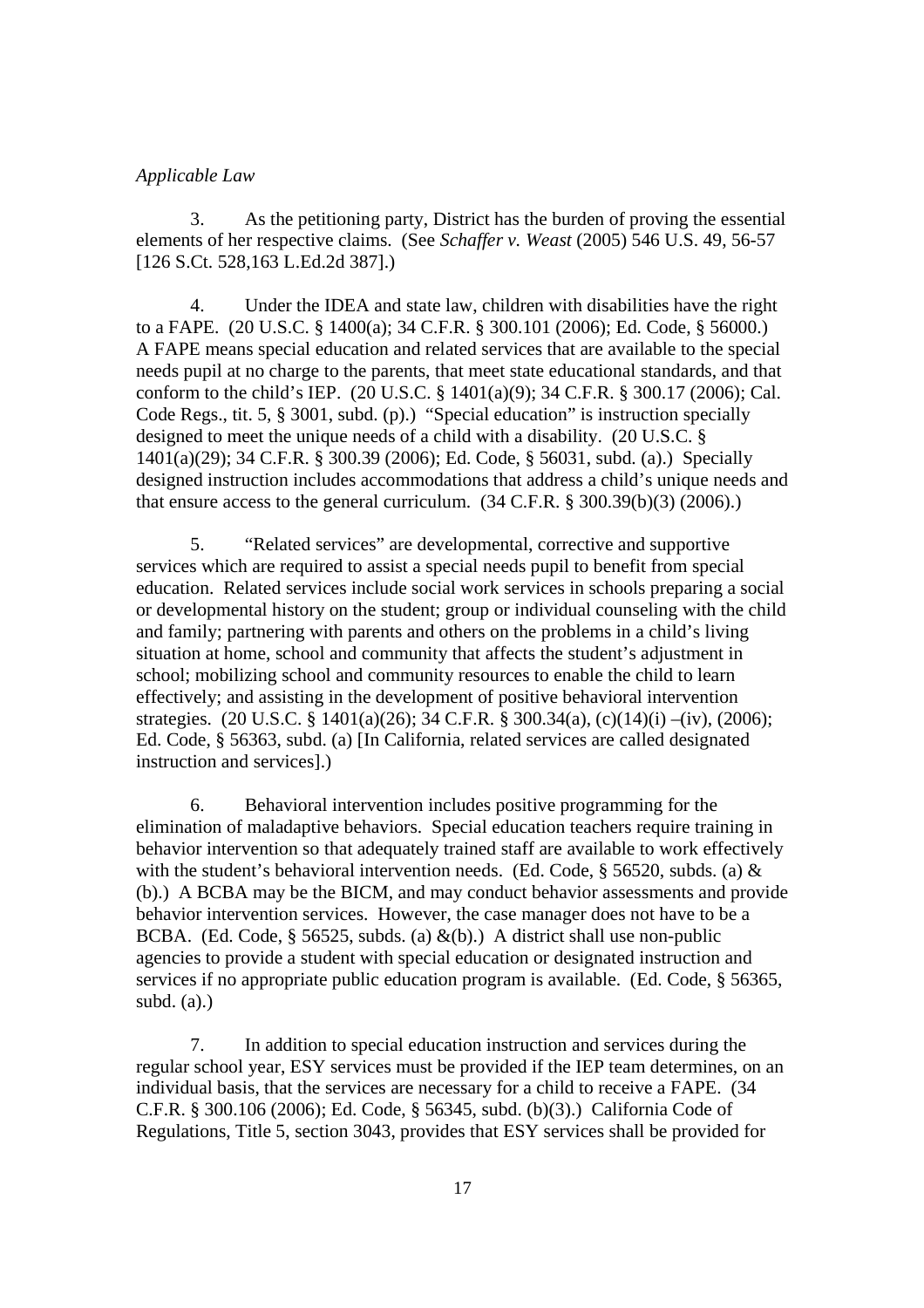each individual with unique and exceptional needs who requires special education and related services in excess of the regular academic year. Pupils to whom ESY services must be offered under section 3043 ". . . . shall have handicaps which are likely to continue indefinitely or for a prolonged period, and interruption of the pupil's educational programming may cause regression, when coupled with limited recoupment capacity, rendering it impossible or unlikely that the pupil will attain the level of self-sufficiency and independence that would otherwise be expected in view of his or her handicapping condition." (See also 34. C.F.R. § 300.106 (2006); Ed. Code, § 56345, subd. (b)(3).)

8. In *Board of Education of the Hendrick Hudson Central School District v. Rowley* (1982) 458 U.S. 176, 200 [102 S.Ct. 3034, 73 L.Ed.2d 690] ("*Rowley*"), the United States Supreme Court addressed the level of instruction and services that must be provided to a pupil with a disability to satisfy the requirements of the IDEA. The Court determined that a student's IEP must be reasonably calculated to provide the student with some educational benefit, but that the IDEA does not require school districts to provide the student with the best education available or to provide instruction or services that maximize a student's abilities. (*Id*. at pp. 198-200.) The Court stated that school districts are required to provide a "basic floor of opportunity" that consists of access to specialized instruction and related services that are individually designed to provide educational benefit to the student. (*Id.* at p. 201; *J.L. v. Mercer Island School Dist.* (9th Cir. 2010) 592 F.3d 938, 951, fn.10.)

9. In resolving the question of whether a school district has offered a FAPE, the focus is on the adequacy of the school district's proposed program. (See *Gregory K. v. Longview School Dist.* (9th Cir. 1987) 811 F.2d 1307, 1314.) A school district is not required to place a student in a program preferred by a parent, even if that program will result in greater educational benefit to the student. (*Ibid*.) Nor must an IEP conform to a parent's wishes in order to be sufficient or appropriate. (*Shaw v. Dist. of Columbia* (D.D.C. 2002) 238 F.Supp.2d 127, 139.) For a school district's offer of special education services to a disabled pupil to constitute a FAPE under the IDEA, the offer of educational services and placement must be designed to meet the student's unique needs and be reasonably calculated to provide some educational benefit in the least restrictive environment. (*Ibid*.)

10. No one test exists for measuring the adequacy of educational benefits conferred under an IEP. (*Rowley*, *supra,* 458 U.S. at pp. 202, 203 & fn. 25.) To determine whether a pupil was denied a FAPE, an IEP must be examined in light of the information available to the IEP team at the time it was developed. (*Adams v. State of Oregon* (9th Cir. 1999) 195 F.3d 1141, 1149; *Roland M. v. Concord School Comm*. (1st Cir. 1990) 910 F.2d 983, 992.) "An IEP is a snapshot, not a retrospective." (*Adams, supra*, at p. 1149, citing *Fuhrman v. East Hanover Board. of Education* (3rd Cir. 1993) 93 F.2d 1031, 1041.) The offer of FAPE must be objectively reasonable at the time it was developed, not in hindsight. *Ibid*.)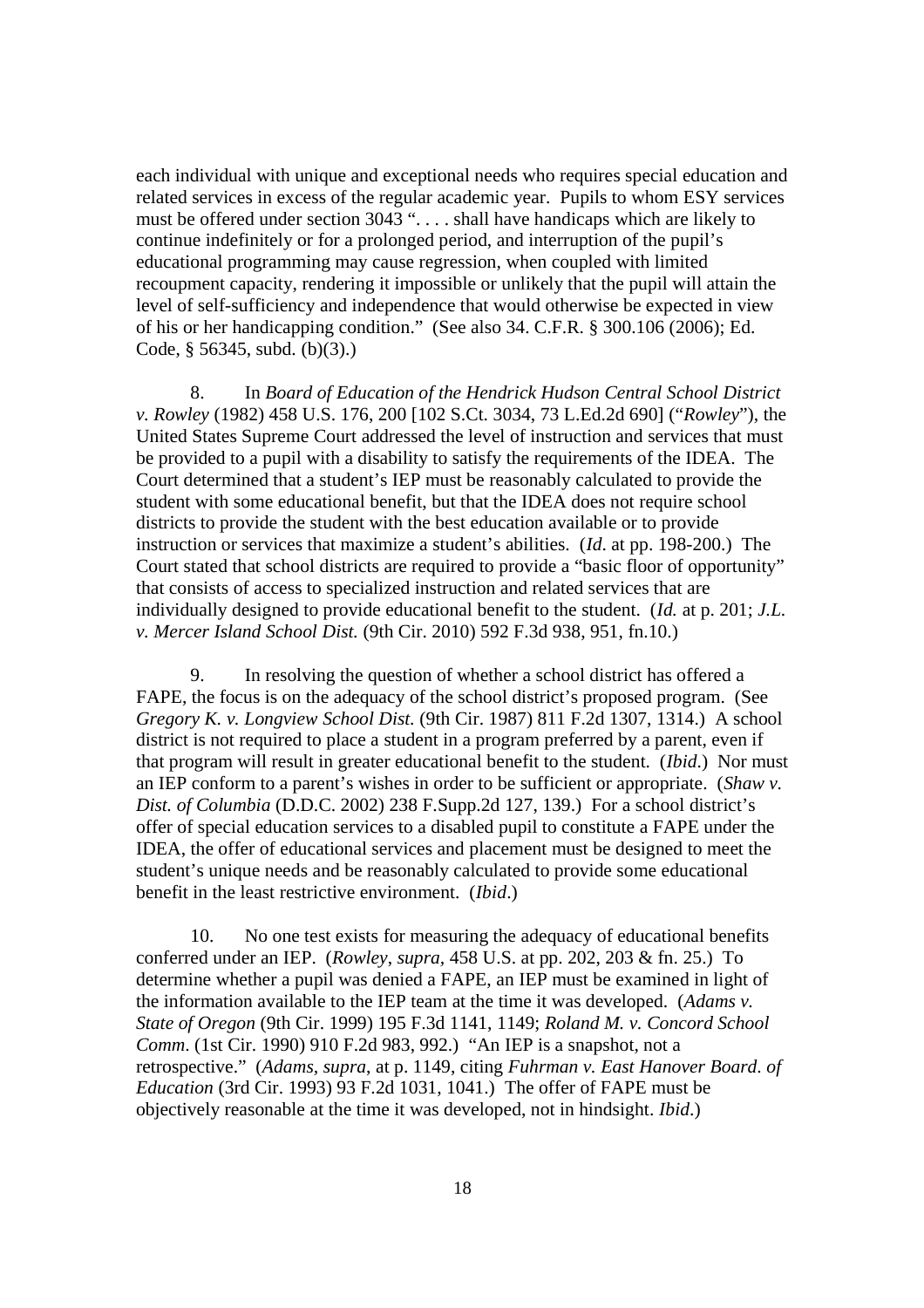11. To comply with the procedural requirements of the IDEA and state law in the development of the pupil's IEP, school districts must include parents in the development of the IEP. (20 U.S.C. § 1414 (d)(1)(B)(i); 34 C.F.R. § 300.322 (2006); Ed. Code, §§ 56341, subd. (b)(1), 56342.5; *Winkelman v. Parma City School Dist.* (2007) 550 U.S. 516, 524-525 [127 S.Ct. 1994, 2000-2001; 167 L.Ed. 2d 904]; [parents must be part of any group that makes placement decisions].) A parent has meaningfully participated in the development of an IEP when she is informed of her child's problems, attends the IEP meeting, expresses her disagreement regarding the IEP team's conclusions, and requests revisions in the IEP. (*N.L. v. Knox County Schools.* (6th Cir. 2003) 315 F.3d 688, 693; *Fuhrmann, supra,* 993 F.2d at p. 1036.)

12. Parents must be given advance notification of the meeting, including the purpose, time, location and who will be in attendance, early enough to ensure an opportunity to attend. The IEP notice must also inform the parents that they may invite other individuals on the IEP team who have special knowledge or special expertise about the child. (34 C.F.R. § 300.322 (2006); Ed. Code, § 56341.5.) Parents must be provided a notice of procedural safeguards. (Ed. Code, § 56500.1.) School district IEP teams are required to include Student's representative or parent; a regular education teacher if a pupil is, or may be, participating in regular education; a special education teacher; a representative of the school district who is qualified to provide or supervise specially designed instruction, is knowledgeable about the general education curriculum and is knowledgeable about the available resources; a person who can interpret the instructional implication of assessment results; and other individuals, including the person with special needs, where appropriate. (34 C.F.R. §§ 300.321(a)(5),(6) (2006); Ed. Code, § 56341, subd. (b).)

13. School districts cannot predetermine a pupil's placement prior to the IEP team meeting and without parental involvement in developing the IEP. (*Target Range*, *supra*, 960 F.2d at p. 1481, 1484; *Deal v. Hamilton County Board of Educ.* (6th Cir. 2004) 392 F.3d 840, 857-859; *Board of Educ. of Township High School Dist. No. 211 v. Lindsey Ross* (7th Cir. 2007) 486 F.3d 267, 274-275.) A school district may arrive at an IEP team meeting with a pre-written offer, but may not take a "take it or leave it" position. (*J.G. v. Douglas County School Dist.* (9th Cir. 2008) 552 F.3d 786, 801, fn. 10, citing *Ms. S v. Vashon Island School Dist.* (9th Cir. 2003) 337 F.3d 1115, 1131.) School district staff may meet beforehand to prepare goals and objectives and can provide a written offer before parents have agreed to it. (*Doyle v. Arlington County School. Board* (E.D. Va. 1992) 806 F.Supp.1253, 1262.)

14. In developing the IEP, the IEP team shall consider the strengths of the child, the concerns of the parents for enhancing the education of their child, the results of the initial evaluation or most recent evaluation of the child, and the academic, functional and developmental needs of the child. (20 U.S.C. §  $1414(d)(3)(A)$ .) The IEP must include a statement of the present performance of the pupil, a statement of measurable annual goals designed to meet the pupil's needs that result from the disability, a description of the manner in which progress of the pupil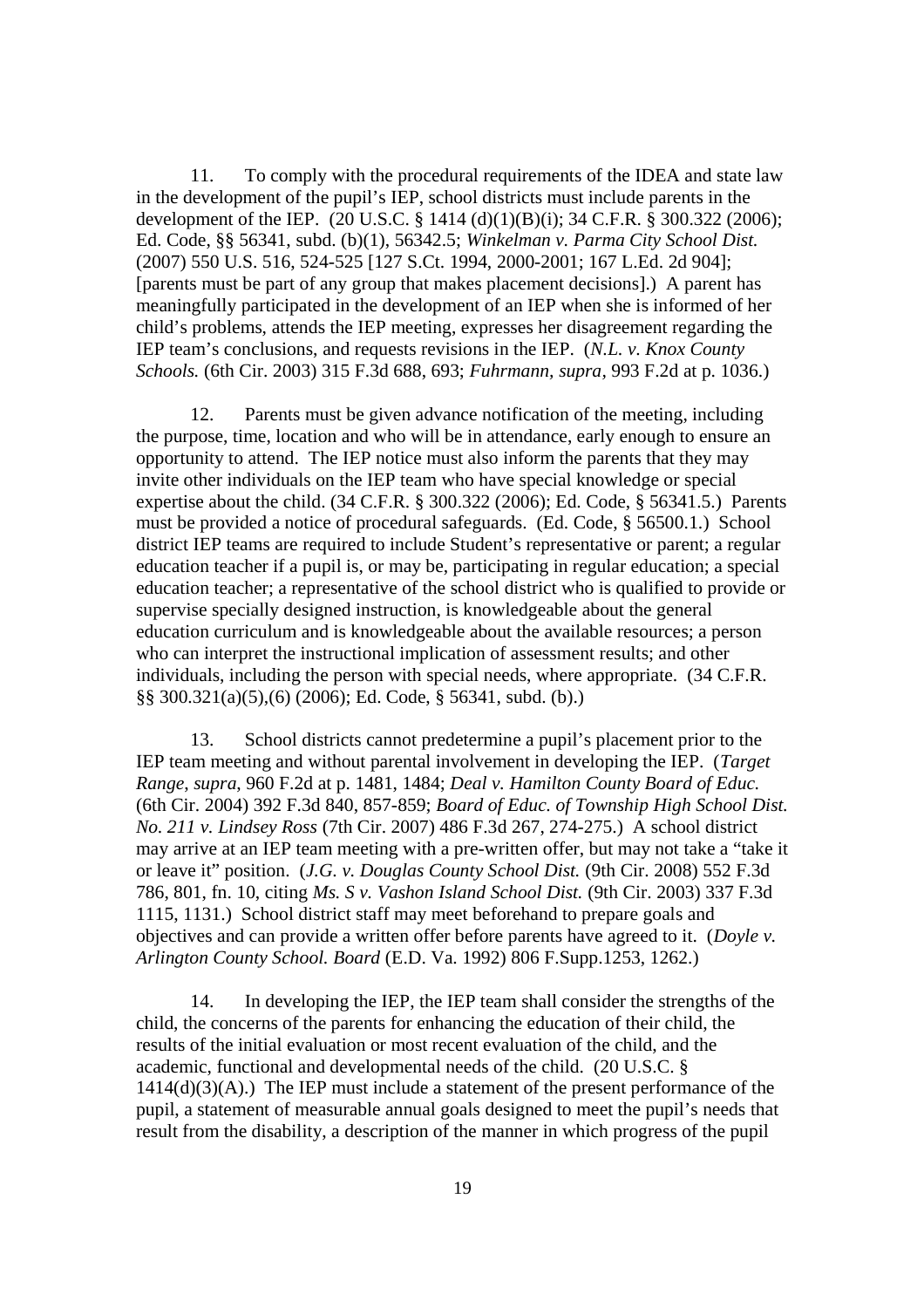towards meeting the annual goals will be measured, the specific services to be provided, the extent to which the student can participate in regular educational programs, the projected initiation date and anticipated duration, and the procedures for determining whether the instructional objectives are achieved. (20 U.S.C. § 1414  $(d)(1)(A)(i)$ ,  $(ii)$ ; 34 C.F.R. § 300.320 $(a)(2)$ ,  $(3)(2006)$ ; Ed. Code, § 56345, subds. (a)(2)  $\&$  (3).) The IEP also must include a statement of the program modifications or supports for school personnel that will be provided to the pupil to allow the pupil to advance appropriately toward attaining the annual goals; be involved and make progress in the general education curriculum and to participate in extracurricular activities and other nonacademic activities; and be educated and participate in activities with other children with disabilities and nondisabled children. (34 C.F.R. § 300.320(a)(4)(i), (ii), (iii) (2006); Ed. Code, § 56345, subds. (a)(4)(A), & (B).) Only the information set forth in title 20 United States Code section  $1414(d)(1)(A)(i)$  must be included in the IEP and the required information need only be set forth once. (20 U.S.C. § 1414(d)(1)(A)(ii); 34 C.F.R. § 300.320(d) (2006); Ed. Code, § 56345, subds. (h) & (i).)

15. The IEP team shall consider the parent concerns, assessments, and the student's academic, developmental and functional needs; positive behavioral interventions supports and strategies to address that behavior; and whether the student needs particular services, interventions, accommodations or modifications. (Ed. Code,  $\S$  56341.1, subds. (a), (b) & (c).)

16. A District may file a complaint to determine whether its IEP offer was appropriate. (Ed. Code, § 56346, subd. (f).) When a school district seeks to prove that it provided a FAPE to a particular student, it must also show that it complied with the procedural requirements under the IDEA. (*Rowley, supra,* 458 U.S. at pp. 200, 203-204, 206-207.)

### *Analysis of Issue 1(a) - Behavior Services*

17. District met its burden of proving that it conducted a procedurally proper IEP with Parents on November 2, 2011. Parents were given advance notice of the meetings. District's IEP notice ensured parents had an opportunity to attend the IEP, to know the purpose, time and location of the meeting, and to know who would be in attendance. The IEP notice also informed the parents that they could invite other individuals on the IEP team who have special knowledge or special expertise about the child. (Factual Finding 3; Legal Conclusions 3-4, and 11-12.)

18. All necessary and knowledgeable members were present at the IEP meetings: Parents, Student's preferred direct BICM providers from the NPA, a general education teacher, a special education teacher, the District psychologist, the District speech pathologist, the District occupational therapist, the District behaviorist, and an administrator. The individuals who conducted the assessments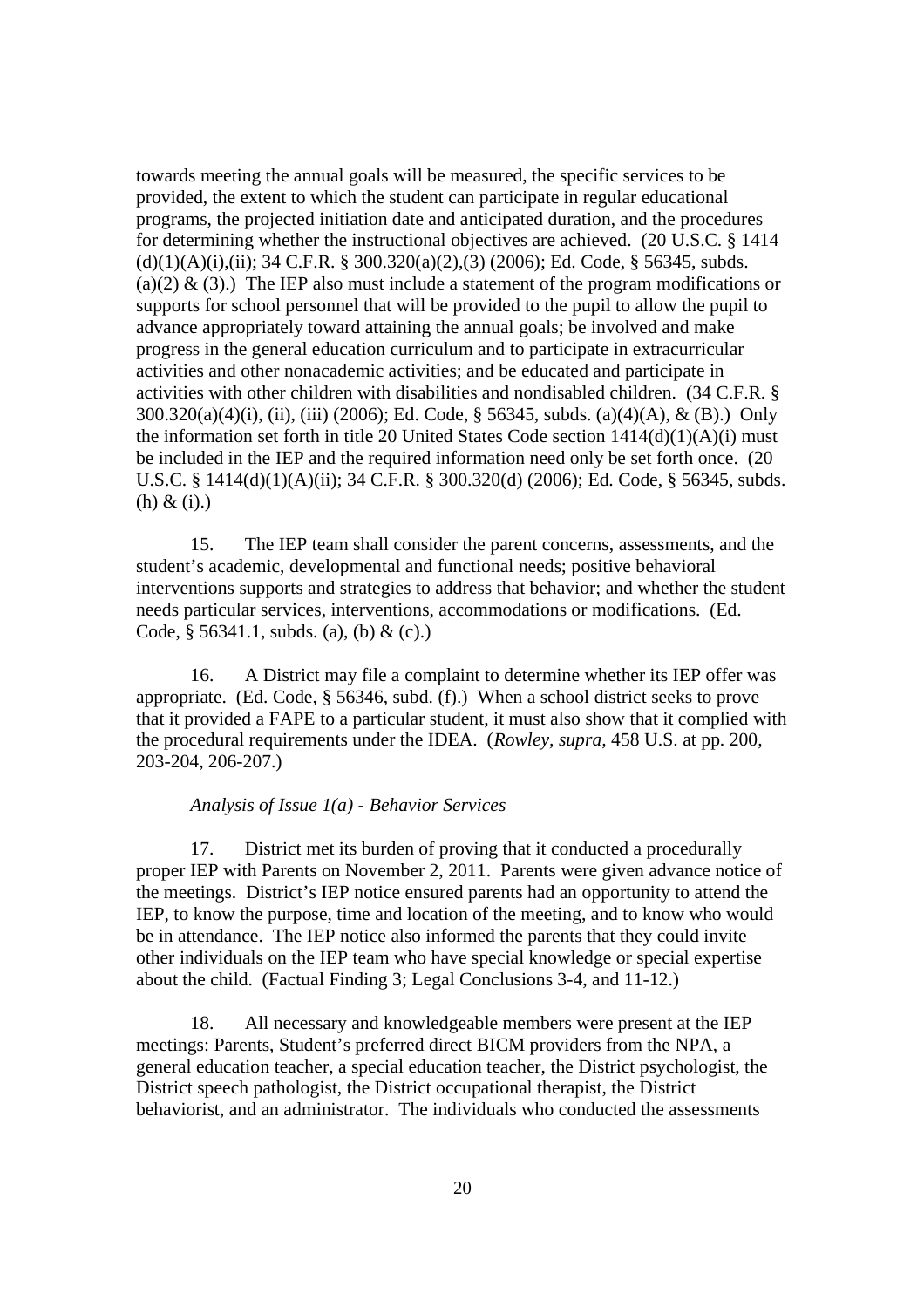were qualified and knowledgeable about assessment procedures and to interpret the results. (Factual Finding 4; Legal Conclusions 3-4, and 11-12.)

19. The IEP document was also procedurally proper. The IEP contained a statement of Student's present levels of performance, measurable annual goals designed to meet her needs, the manner her progress would be measured, the specific services to be provided, all necessary accommodations and modifications, a general statement that the goals would enable Student to participate in general educational programs, and the projected initiation date and frequency and duration of all instruction and services. (Factual Findings 5-17; Legal Conclusions 3-4, and 14.)

20. To the extent Parents contend the IEP was improper because it did not specifically identify Ms. Cheng as the District employee providing behavior intervention supervision or information about her qualifications, this was not required. Moreover, the evidence at hearing showed that at all times Ms. Cheng was identified to Parents as the District behavior supervisor who would be working with Student, and that Ms. Cheng was very well-qualified to do so. (Factual Finding 16; Legal Conclusions 3-4, and 14.)

21. Contrary to Parent's contention that the IEP content was predetermined, District met its burden of establishing it held a meaningful IEP with participation from Parents. District did not predetermine its offer of services on the basis that the team had created draft goals for Parents to review in advance. These preparatory activities and discussions of Student's program were for the purpose of conducting a full discussion with Parents at the IEP team meeting. Significantly, the draft goals and objectives developed prior to the IEP team meeting were revised at the IEP meeting, based on Ms. Taylor's input. At the meeting, Parents were informed of Student's problems. Parents attended the IEP meeting and at the meeting their preferred provider's assessments and input were used to develop present levels and goals, Parents expressed disagreement regarding the IEP team's conclusions, and Parents requested revisions to that IEP. The IEP notes expressed Parents' concerns and input, the final, typed IEP document was mailed to Parents within a week of the meeting, and District and Parents continued to correspond about Parents' concerns after the meeting. (Factual Findings 3, 5-17; Legal Conclusions 3-4, 11, and 13-15.)

22. Based on the above, the overwhelming weight of the evidence showed that the IEP team relied heavily on Student's NPA BICM to develop her IEP, her goals, and her services, and her placement options. These discussions were comprehensive. The District did not have to utilize an NPA BICM when it has its own qualified BICM available. The IEP team did not have to provide the program preferred by parent in order to demonstrate parental participation and there was no evidence supporting a finding of predetermination. (Factual Findings 3, and 5-17; Legal Conclusions 3-6, 11, and 13-15.)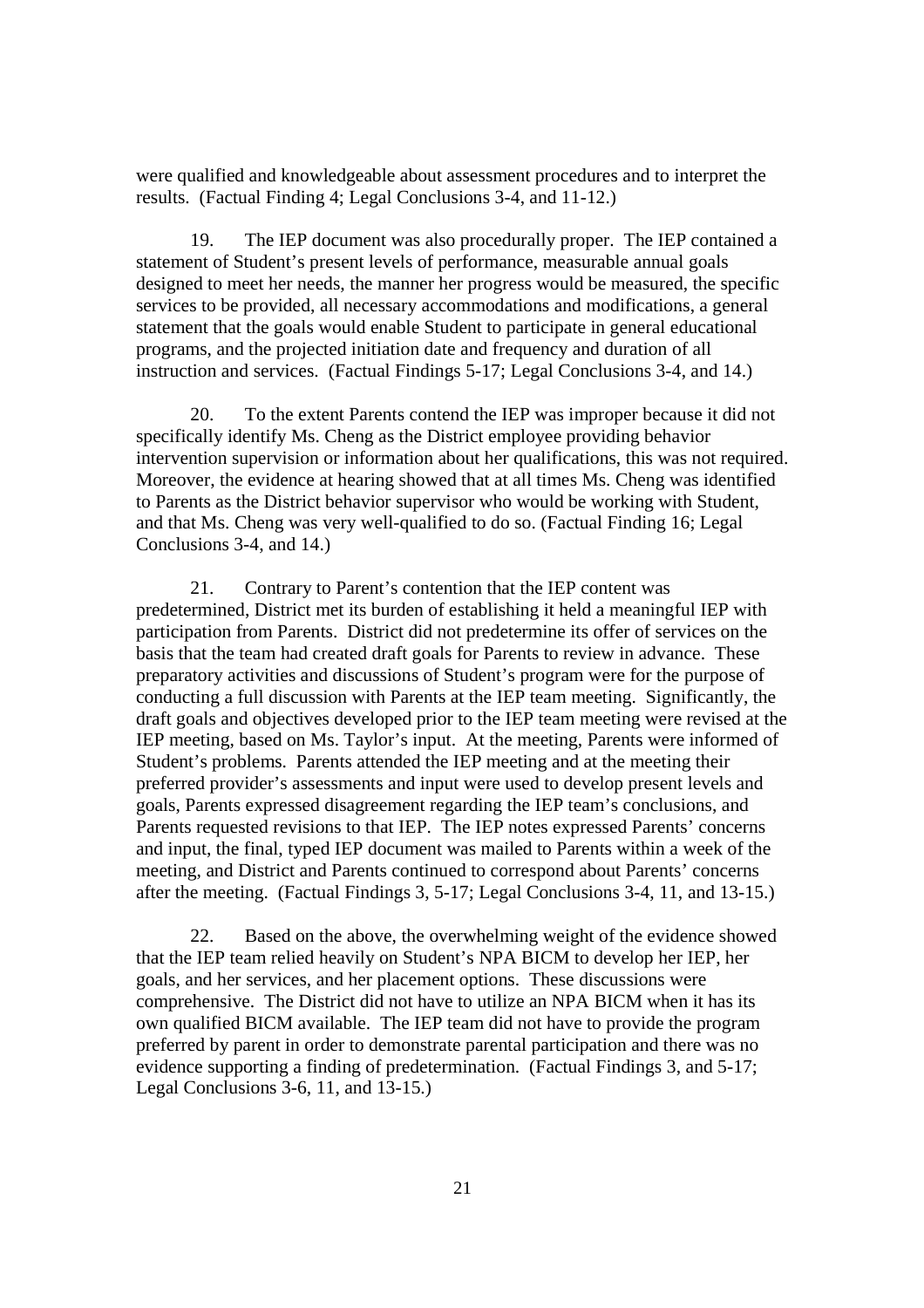23. Further, District proved by a preponderance of the evidence that the frequency, duration, and choice of provider of behavior intervention services were appropriate and offered Student a FAPE, as will be discussed below.

24. District's offer of behavioral intervention included positive programming for the elimination of maladaptive behaviors for the entire school day, with a TSA, supervised by a District BCBA four hours monthly. The evidence showed that District's offer of supervision by District personnel was appropriate within the meaning of *Rowley*. District's BCBA, Ms. Cheng, was very well qualified to implement the supervision given her credentials as a BCBA, such that the offer was reasonably calculated to provide some educational benefit. Ms. Cheng was a credible witness who testified in a forthright and logical manner. She explained the process of collecting and analyzing behavior intervention data, and based her opinions upon the results of the data. She persuasively testified that she was qualified and available to provide BICM services to Student. Finally, at the IEP and at hearing, neither Ms. Taylor nor Ms. Yi, the NPA providers, had any criticism of Ms. Cheng's experience and qualifications to serve as Student's BICM. The District did not have to use JPA, Parents preferred NPA provider, to supervise the behavior services, because District could implement the IEP with its own qualified personnel. (Factual Findings 15-17, and 27-32; Legal Conclusions 3-6, and 8-10.)

25. As to the frequency and duration of behavior services, District met its burden of showing that its offer of behavioral services in the form of a full time aide for the entire school day, with four hours per month of District BICM supervision, was appropriate to meet Student's unique needs and was reasonably calculated to provide some educational benefit. The IEP notes and credible witness testimony of the District witnesses Ms. Cheng, Ms. Allen, Ms. Notarnicola, and Ms. Wilson, convincingly established that Student could work on all nine behavioral goals during the school day with her TSA, based on extensive input from her assessments, the review of data taken by Ms. Taylor, and her progress in the school setting. While Ms. Taylor explained the nine behavioral goals were worked on at school, and that the remaining home program hours were used for homework and during the after-school drama program. Ms. Allen's persuasive testimony established Student's ability to learn and function in the academic setting was in the same range as her peers. Student's weaknesses were in dealing with peer pressure and conflicts with friends, which were age appropriate challenges for middle school. Ms. Cheng established that Student's difficulty was in generalizing and implementing social strategies during interactions with peers. Ms. Cheng convincingly established that none of Student's nine behavioral goals needed to be worked on at home, as she needed to practice her skills at school, and display them in the school setting. Students' humanities teachers both convincingly attested to Student performing in the average to high average academically, and being social, friendly and talkative in the three period classroom, nutrition, brunch and homework club. Student's off task behavior in the classroom was sufficiently addressed by her TSA and strategic cues. Ms. Cheng's estimate that four hours of behavior supervision was sufficient was based upon input from Ms.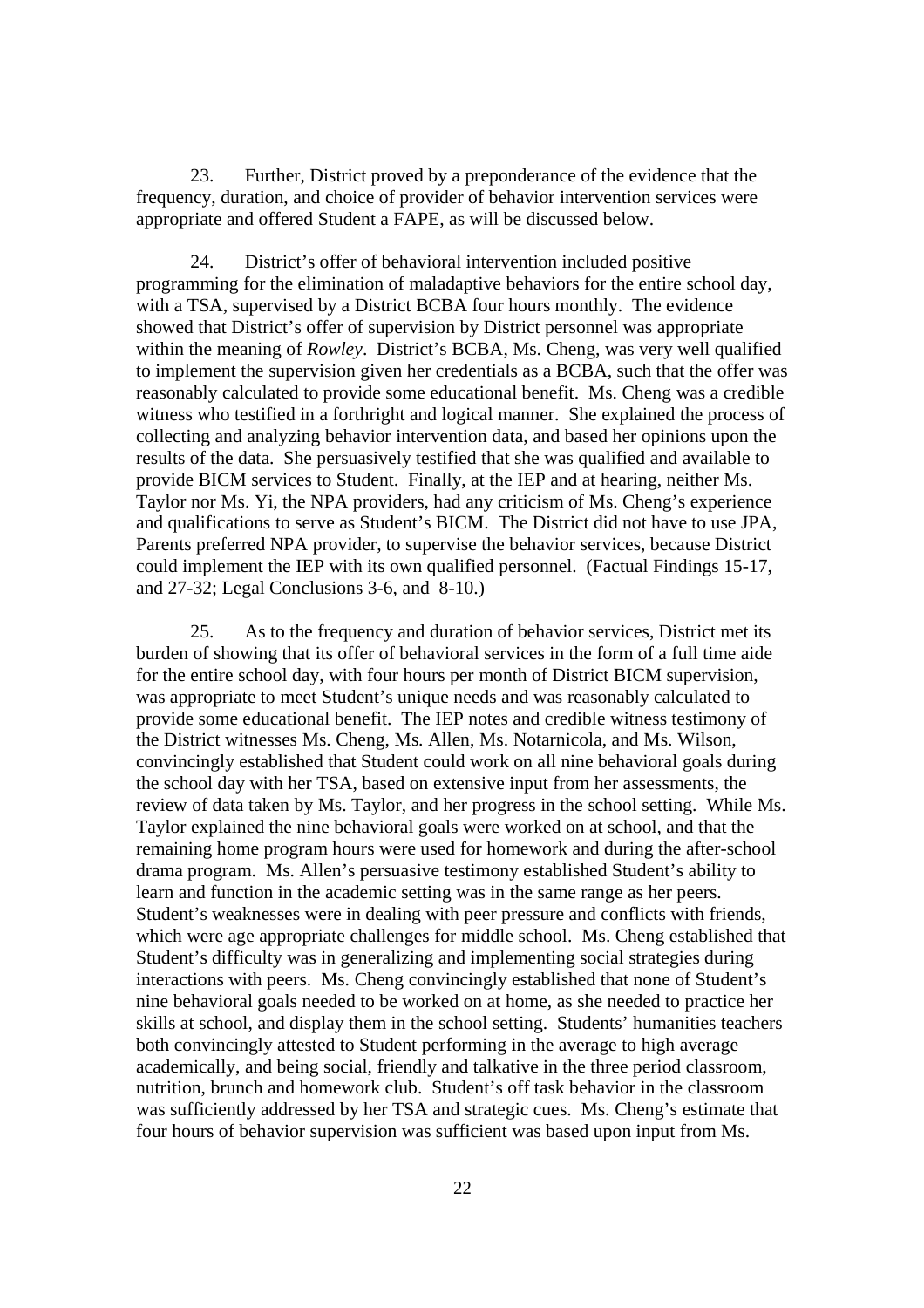Taylor. Additionally, Ms. Cheng convincingly established that if Student required more hours of supervision, she would provide the additional time needed. (Factual Findings 5-8, 10-12, 15-17, 27-32, and 36-51; Legal Conclusions 3-6, 8-10, and 14- 16.)

26. Ms. Taylor and Student's mother expressed a preference for the continuation of the terms of the settlement agreement, which provided the additional TSA for voluntary use at an after school drama club and for homework. However, the evidence overwhelmingly established that all nine behavior goals could be successfully achieved in the school setting, during school hours, with the full time support of Student's TSA. To the extent Parents contend that the report from Neuropsychologist Dr. Large demonstrated that the District did not offer a FAPE, their reliance is misplaced. Dr. Large's report was never presented to the IEP team at any time, and was written after the instant due process hearing request was already on file. District cannot be faulted for not factoring information it did not have. Moreover, the contents of the report were not persuasive. Dr. Large did not testify at hearing, and her opinions in her report were uncorroborated hearsay. More importantly, the main opinion, that "there did not appear to be a valid clinical reason to alter the structure of her program at this point" was not established to have been a persuasive opinion about what Student required to obtain a FAPE. (Factual Findings 55-61, and 63-65; Legal Conclusions 3-5, 8-10, and 15-16.)

27. In sum, District met its burden of demonstrating by a preponderance of the evidence that the November 2, 2011 IEP was procedurally proper and offered Student a FAPE.

# *Analysis of Issue 1(b) – ESY 2012*

28. District met its burden of proving that it conducted a procedurally proper IEP addendum meeting with Parents on June 7, 2012. Parents were given advance notice of the meetings. District's IEP notice ensured parents had an opportunity to attend the IEP, to know the purpose, time and location of the meeting, and to know who would be in attendance. The IEP notice also informed the parents that they could invite other individuals on the IEP team who have special knowledge or special expertise about the child. All the necessary and knowledgeable members were present at the IEP meetings: Parents, Student's preferred direct BICM provider from the NPA, a general education teacher, a special education teacher, the District psychologist, the District speech pathologist, and the District behaviorist, and an administrator. (Factual Findings 19-20; Legal Conclusions 3-5, 7, 11-12, and 16)

29. District met its burden of establishing that Parents had an opportunity to, and did, meaningfully participate in the IEP team's consideration of ESY. Parents attended the IEP meeting, their preferred provider provided updated information, they expressed disagreement regarding the IEP team's conclusions, and they requested revisions to that IEP. There was no evidence that the District came in with a take-it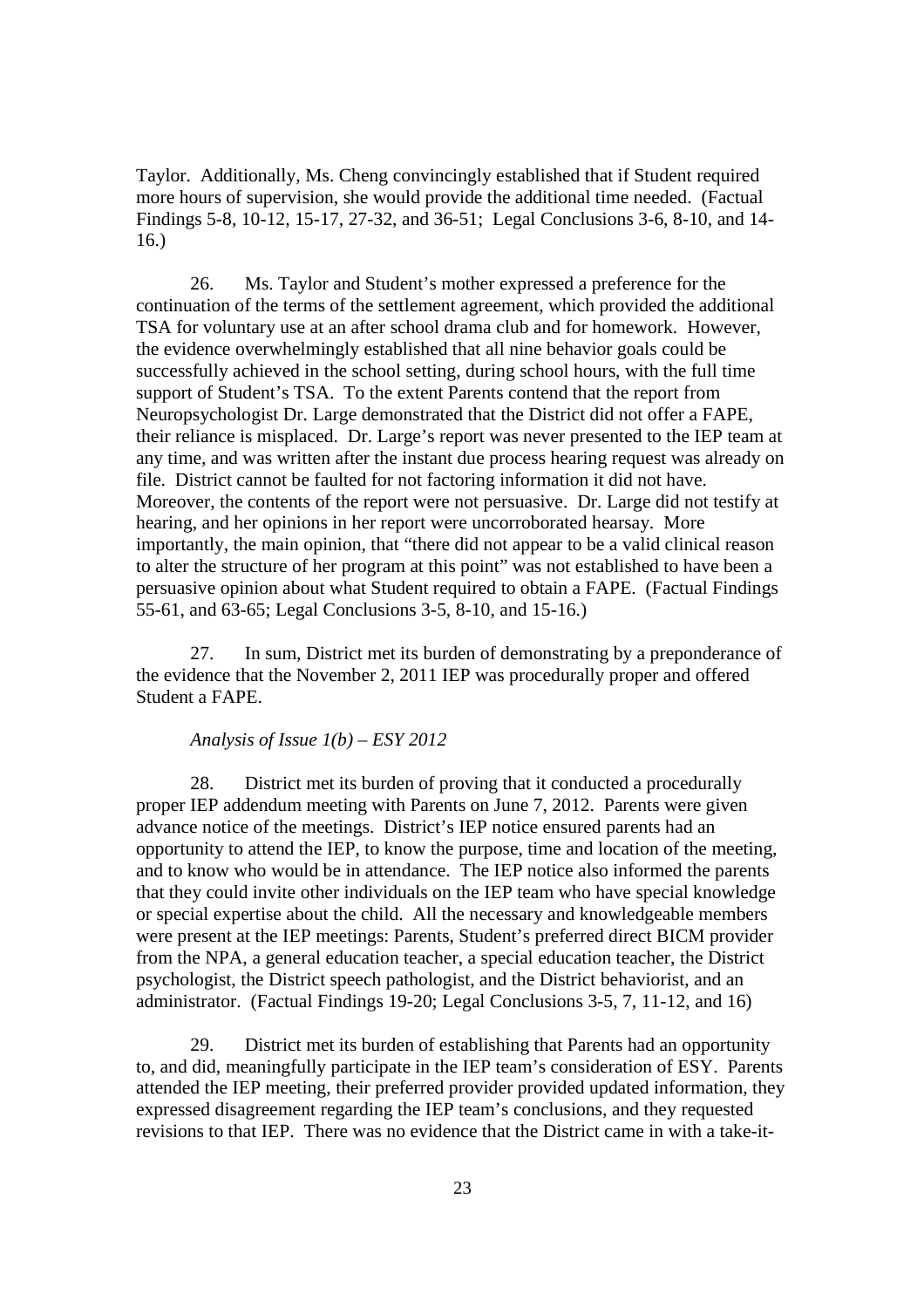or-leave-it offer, and instead, the evidence showed that Parent input and provider input was considered by the District members of the IEP in coming to their recommendations. The IEP notes expressed Parents concerns, input, and objections. (Factual Findings 20-26; Legal Conclusions 3, 7, 11-13, and 15-16.)

30. District established by the preponderance of the evidence it substantively provided Student a FAPE when it did not offer an appropriate ESY program for summer 2012. Ms. Notarnicola and Ms. Wilson, Student's special and general education teachers, as well as Ms. Webb, her speech therapist, and Ms. Allen, the school psychologist persuasively testified that Student's academic and social skills would not significantly regress if she did not attend ESY. Ms. Webb did not recommend Student for 2012 ESY because she was at a level where she could work on her speech and socialization goals without school, could return to school and could socially participate. Ms. Webb did not believe Student would require an aide in a small group setting or summer camp, because she was successful in Ms. Webb's social groups without an aide. Both Ms. Notarnicola and Ms. Wilson persuasively established Student was a strong student, was at grade level, and achieving A's with the support of her teachers and TSA aide. Student's gpa of 3.91, and her class standing of 97 among 457 students, was consistent with her standardized assessments and CMA results. Both Ms. Notarnicola and Ms. Wilson established that Student was comfortable socially in their three period humanities class, nutrition, lunch, and homework club. Student had independent peer interactions. Student's TSA provided intermittent social support when needed. Finally, Ms. Allen persuasively established that Student cognitive function and processing skills were in the average to high average range, her academic skills were within the average range, her progress in class was appropriate, and her progress toward her goals was appropriate. Student did not require ESY for social skills, based upon the social skills function assessments provided by parents, teachers, observations, records review, and her progress on her goals. (Factual Findings 24-26, and 33-51; Legal Conclusions 3-5, 7-10, and 16.)

31. Parents and Ms. Taylor testified they wanted District to provide Student with an aide to attend an extracurricular camp, not to attend summer school. Parents conceded Student did not require a traditional ESY program. To the extent Parents and Ms. Taylor believed ESY was necessary solely to provide social opportunities and to maintain social skills, it was persuasively established that Student's social skills at school were at a level where she would not regress without ESY. District proved by a preponderance of the evidence that an interruption of Student's educational program over the summer of 2012 would not cause regression. (Factual Findings 23-26, 33-51, 55-21, and 65; Legal Conclusions 3-5, 7-10, and 16.)